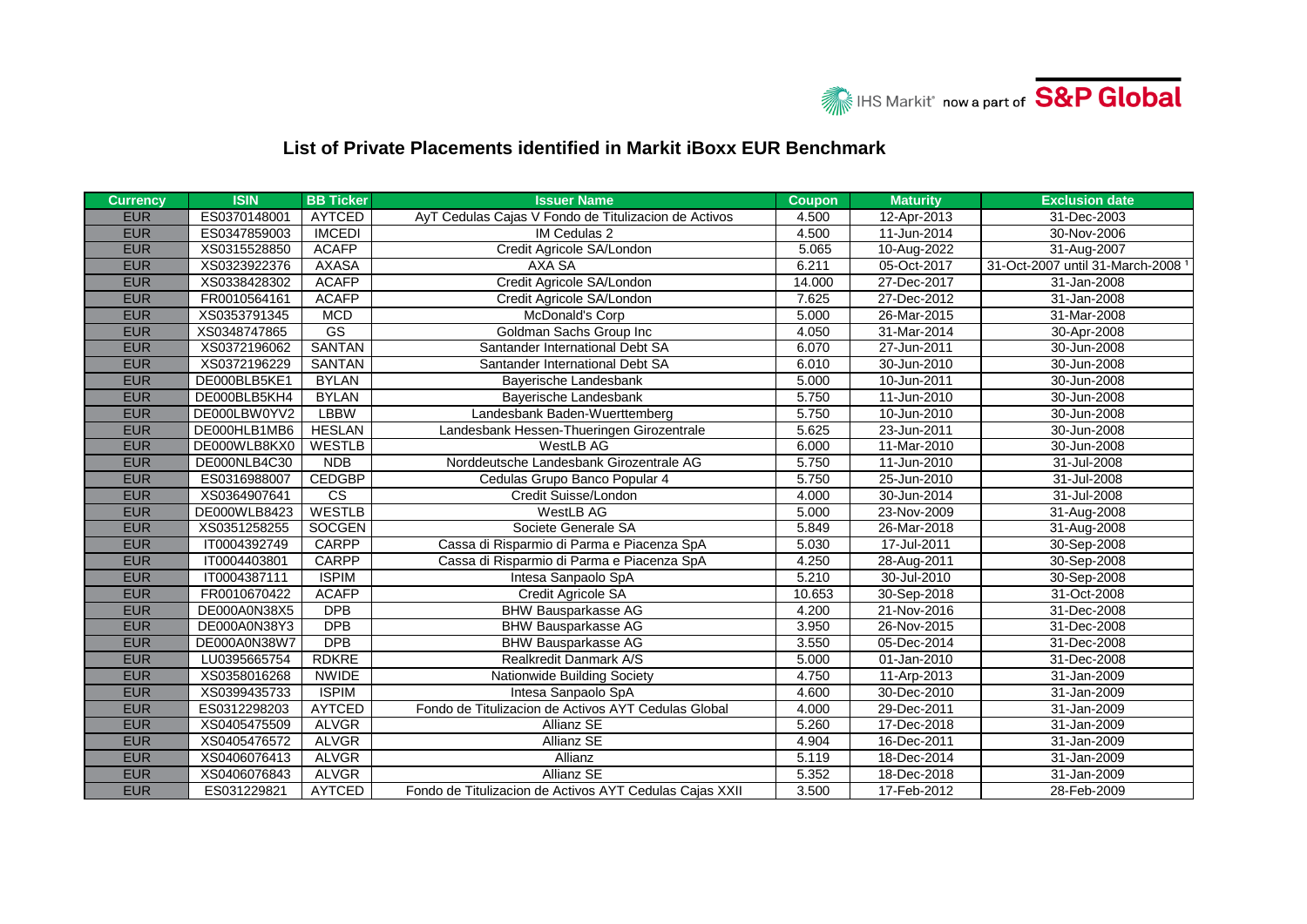

| <b>Currency</b> | <b>ISIN</b>  | <b>BB Ticker</b> | <b>Issuer Name</b>                                       | <b>Coupon</b> | <b>Maturity</b> | <b>Exclusion date</b> |
|-----------------|--------------|------------------|----------------------------------------------------------|---------------|-----------------|-----------------------|
| <b>EUR</b>      | DE000HLB1MA8 | <b>HESLAN</b>    | Landesbank Hessen-Thueringen Girozentrale                | 5.750         | 23-Jun-2010     | 30-Apr-2009           |
| <b>EUR</b>      | XS0394875438 | <b>MONTE</b>     | Monte dei Paschi Ireland Ltd                             | 4.730         | 23-Apr-2012     | 31-May-2009           |
| <b>EUR</b>      | IT0004166895 | <b>ISPIM</b>     | Intesa Sanpaolo SpA                                      | 0.000         | 09-Feb-2013     | 30-Jun-2009           |
| <b>EUR</b>      | DE000DZ1HQ57 | <b>DZBK</b>      | DZ Bank AG Deutsche Zentral-Genossenschaftsbank          | 1.440         | 01-Jul-2010     | 30-Jun-2009           |
| <b>EUR</b>      | DE000DZ1HKR1 | <b>DZBK</b>      | DZ Bank AG Deutsche Zentral-Genossenschaftsbank          | 2.500         | 12-Sep-2011     | 30-Jun-2009           |
| <b>EUR</b>      | XS0435998876 | <b>BACRED</b>    | Mediobanca SpA                                           | 4.500         | 27-Aug-2012     | 30-Jun-2009           |
| <b>EUR</b>      | ES0414400046 | <b>CAJAME</b>    | Caja de Ahorros del Mediterraneo                         | 4.000         | 29-Dec-2011     | 30-Jun-2009           |
| <b>EUR</b>      | XS0447317545 | <b>ANGIRI</b>    | Anglo Irish Bank Corporation Plc                         | 2.750         | 27-Sep-2010     | 31-Aug-2009           |
| <b>EUR</b>      | ES0318828003 | <b>CEDTDA</b>    | Cedulas TDA 15                                           | 3.250         | 03-Jun-2013     | 31-Aug-2009           |
| <b>EUR</b>      | BE0934260531 | <b>SZEFP</b>     | Electrabel SA - 4.75                                     | 4.750         | 10-Apr-2015     | 31-Aug-2009           |
| <b>EUR</b>      | FR0010697292 | CRH              | Caisse de Refinancement de l'Habitat SA                  | 3.750         | 12-Dec-2016     | 30-Sep-2009           |
| <b>EUR</b>      | DE000A0Z19B5 | <b>DPB</b>       | <b>BHW Bausparkasse AG</b>                               | 3.970         | 04-Sep-2024     | 30-Sep-2009           |
| <b>EUR</b>      | XS0429321168 | <b>NDB</b>       | Norddeutsche Landesbank Girozentrale                     | 3.761         | 02-May-2013     | 30-Sep-2009           |
| <b>EUR</b>      | FR0010687376 | <b>CRH</b>       | Caisse de Refinancement de l'Habitat SA                  | 4.000         | 16-Nov-2010     | 31-Oct-2009           |
| <b>EUR</b>      | LU0455111624 | <b>NYKRE</b>     | Nykredit                                                 | 1.000         | 01-Jan-2011     | 31-Dec-2009           |
| <b>EUR</b>      | GR0326039220 | GGB              | <b>Republic of Greece</b>                                | 0.000         | 29-Dec-2011     | 31-Dec-2009           |
| <b>EUR</b>      | CY0141130811 | <b>CYPGB</b>     | Republic of Cyprus                                       | 0.000         | 30-Nov-2012     | 31-Jan-2010           |
| <b>EUR</b>      | XS0393873285 | <b>SOCGEN</b>    | Societe Generale SA                                      | 5.875         | 31-Oct-2013     | 31-Jan-2010           |
| <b>EUR</b>      | ES0414950750 | <b>CAJAMM</b>    | Caja de Ahorros y Monte de Piedad de Madrid              | 4.000         | 29-Dec-2011     | 28-Feb-2010           |
| <b>EUR</b>      | ES0312298229 | AYTCED           | Fondo de Titulizacion de Activos AYT Cedulas Cajas XXIII | 4.750         | 15-Jun-2016     | 31-Mar-2010           |
| <b>EUR</b>      | ES0347462006 | <b>IMCEDI</b>    | IM Cedulas 14 - Fondo de Titulizacion de Activos         | 3.250         | 21-Mar-2015     | 30-Apr-2010           |
| <b>EUR</b>      | ES0316990003 | <b>CEDTDA</b>    | CEDULAS TDA 18 - Fondo de Titulizacion de Activos        | 3.500         | 09-Apr-2017     | 30-Apr-2010           |
| <b>EUR</b>      | ES0316989005 | <b>CEDTDA</b>    | CEDULAS TDA 17 - Fondo de Titulizacion de Activos        | 3.125         | 23-Sep-2013     | 30-Apr-2010           |
| <b>EUR</b>      | XS0478736654 | <b>WSTP</b>      | <b>Westpac Banking Corp</b>                              | 4.405         | 21-Jan-2020     | 30-Apr-2010           |
| <b>EUR</b>      | XS0415922730 | <b>MONTE</b>     | Banca Monte dei Paschi di Siena SpA                      | 7.000         | 04-Mar-2019     | 30-Jun-2010           |
| <b>EUR</b>      | ES0315945008 | <b>CEDTDA</b>    | CEDULAS TDA 19                                           | 2.250         | 01-Feb-2013     | 30-Jun-2010           |
| <b>EUR</b>      | ES0316991019 | <b>CEDTDA</b>    | CEDULAS TDA 20                                           | 3.750         | 30-Apr-2018     | 30-Jun-2010           |
| <b>EUR</b>      | ES0316991001 | <b>CEDTDA</b>    | <b>CEDULAS TDA 20</b>                                    | 2.750         | 30-Jun-2015     | 30-Jun-2010           |
| <b>EUR</b>      | FR0010701151 | <b>AXASA</b>     | AXA SA                                                   | 5.650         | 23-Dec-2013     | 31-Jul-2010           |
| <b>EUR</b>      | FR0010693853 | <b>AXASA</b>     | AXA SA                                                   | 6.450         | 05-Dec-2012     | 31-Jul-2010           |
| <b>EUR</b>      | ES00000950F6 | <b>GENCAT</b>    | Generalitat De Catalunya                                 | 5.750         | 25-Jun-2015     | 31-Aug-2010           |
| <b>EUR</b>      | DE000A1EWQ37 | <b>FMSWER</b>    | <b>FMS Wertmanagement</b>                                | 2.000         | 15-Nov-2012     | 30-Nov-2010           |
| <b>EUR</b>      | DE000A1E8SB2 | <b>FMSWER</b>    | <b>FMS Wertmanagement</b>                                | 2.250         | 17-Nov-2014     | 30-Nov-2010           |
| <b>EUR</b>      | DE000A1E8SK3 | <b>FMSWER</b>    | <b>FMS Wertmanagement</b>                                | 2.000         | 15-Nov-2013     | 30-Nov-2010           |
| <b>EUR</b>      | DE000A1E8SD8 | <b>FMSWER</b>    | <b>FMS Wertmanagement</b>                                | 2.000         | 15-May-2014     | 30-Nov-2010           |
| <b>EUR</b>      | DE000A1E8SE6 | <b>FMSWER</b>    | <b>FMS Wertmanagement</b>                                | 2.500         | 15-May-2015     | 30-Nov-2010           |
| <b>EUR</b>      | DE000A1E8SL1 | <b>FMSWER</b>    | <b>FMS Wertmanagement</b>                                | 1.375         | 15-May-2012     | 30-Nov-2010           |
| <b>EUR</b>      | XS0603282939 | <b>LLOYDS</b>    | Lloyds Banking Group Plc                                 | 2.875         | 11-Mar-2013     | 30-Apr-2011           |
| <b>EUR</b>      | ES0414400103 | <b>CAJAME</b>    | Caja de Ahorros del Mediterraneo                         | 4.875         | 14-Apr-2014     | 30-Apr-2011           |
| <b>EUR</b>      | DE000A1A6NY3 | <b>DPB</b>       | Bausparkasse AG                                          | 2.910         | 19-Apr-2013     | 31-May-2011           |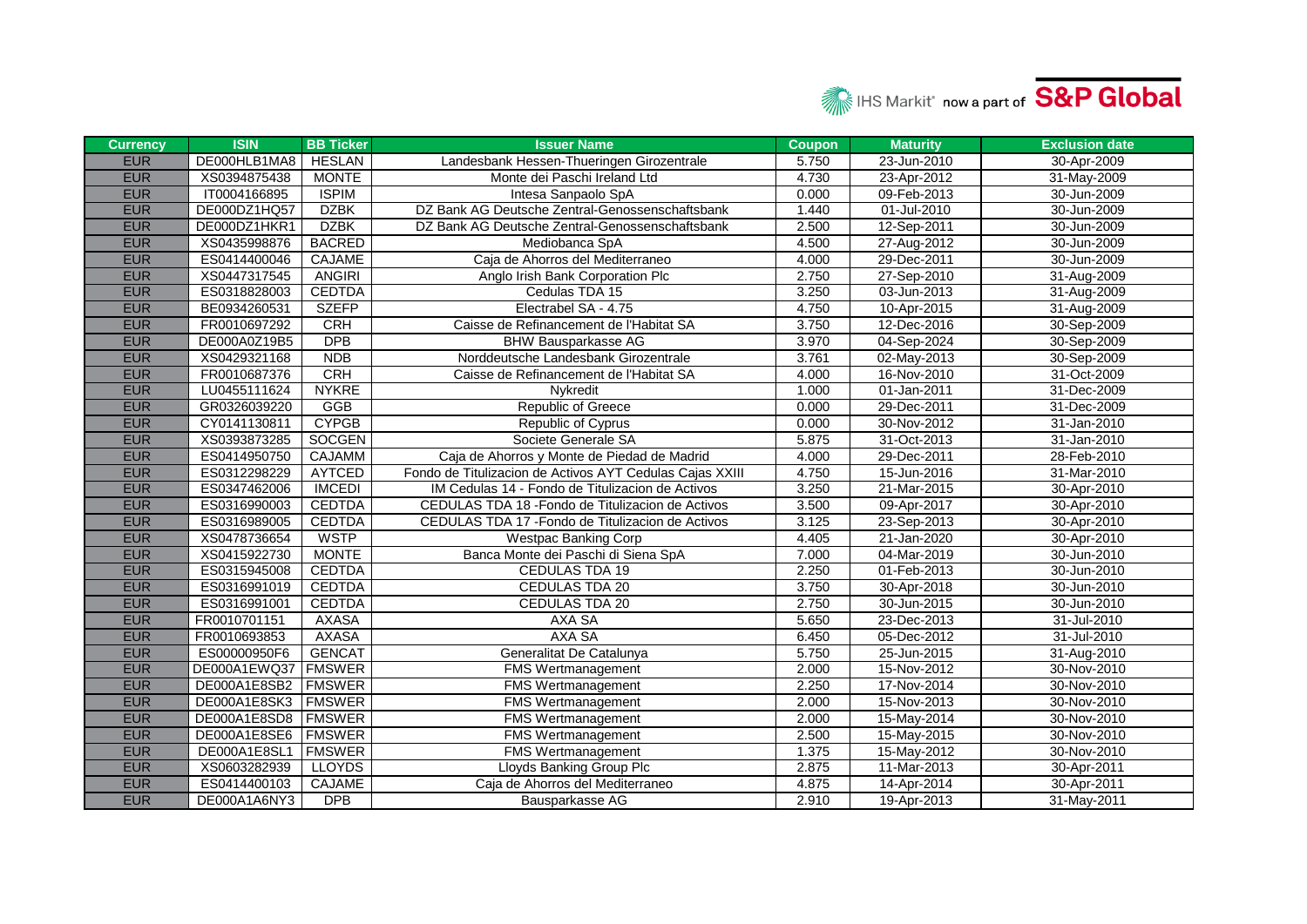

| <b>Currency</b> | <b>ISIN</b>  | <b>BB Ticker</b> | <b>Issuer Name</b>                                  | <b>Coupon</b> | <b>Maturity</b> | <b>Exclusion date</b> |
|-----------------|--------------|------------------|-----------------------------------------------------|---------------|-----------------|-----------------------|
| <b>EUR</b>      | ES0414400111 | <b>CAJAME</b>    | Ahorros del Mediterraneo                            | 4.625         | 03-May-2013     | 31-May-2011           |
| <b>EUR</b>      | XS0637455618 | <b>ABBEY</b>     | Abbey National Treasury Services Plc                | 2.875         | 14-Jun-2013     | 31-Jul-2011           |
| <b>EUR</b>      | IT0004754674 | <b>MONTE</b>     | Monte dei Paschi di Siena SpA                       | 3.250         | 12-Dec-2013     | 31-Aug-2011           |
| <b>EUR</b>      | ES0413679129 | <b>BKTSN</b>     | <b>Bankinter SA</b>                                 | 4.250         | 30-Mar-2015     | 31-Oct-2011           |
| <b>EUR</b>      | FR0011138338 | <b>ACACB</b>     | <b>Credit Agricole Covered Bonds</b>                | 3.053         | 28-Apr-2016     | 31-Dec-2011           |
| <b>EUR</b>      | IT0004783046 | <b>BACRED</b>    | Mediobanca - Banca di Credito Finanziario SpA       | 0.000         | 12-Dec-2017     | 31-Dec-2011           |
| <b>EUR</b>      | LU0688209872 | <b>LANDBR</b>    | <b>DLR Kredit A/S</b>                               | 1.000         | 01-Jan-2013     | 31-Dec-2011           |
| <b>EUR</b>      | ES0413679145 | <b>BKTSM</b>     | <b>Bankinter SA</b>                                 | 4.250         | 03-Feb-2014     | 31-Dec-2011           |
| <b>EUR</b>      | ES0313679765 | <b>BKTSM</b>     | <b>Bankinter SA</b>                                 | 4.625         | 29-Dec-2014     | 31-Jan-2012           |
| <b>EUR</b>      | ES0340609058 | <b>CABKSM</b>    | Caja de Ahorros y Pensiones de Barcelona (la Caixa) | 4.910         | 01-Jan-2015     | 31-Jan-2012           |
| <b>EUR</b>      | ES0448873002 | <b>BCIVSM</b>    | Grupo Banca Civica                                  | 6.500         | 25-Jan-2017     | 31-Jan-2012           |
| <b>EUR</b>      | ES0448873010 | <b>BCIVSM</b>    | Grupo Banca Civica                                  | 6.750         | 25-Jan-2018     | 31-Jan-2012           |
| <b>EUR</b>      | ES0448873028 | <b>BCIVSM</b>    | Grupo Banca Civica                                  | 7.000         | 25-Jan-2019     | 31-Jan-2012           |
| <b>EUR</b>      | XS0745001619 | <b>RBS</b>       | The Royal Bank of Scotland Group Plc                | 4.375         | 10-Feb-2015     | 29-Feb-2012           |
| <b>EUR</b>      | ES0448873036 | <b>BCIVSM</b>    | Grupo Banca Civica                                  | 7.250         | 27-Jan-2020     | 29-Feb-2012           |
| <b>EUR</b>      | ES0413679160 | <b>BKTSM</b>     | <b>Bankinter SA</b>                                 | 4.675         | 24-Jan-2016     | 29-Feb-2012           |
| <b>EUR</b>      | XS0741977796 | <b>ISPIM</b>     | Intesa Sanpaolo SpA                                 | 2.250         | 22-Jan-2020     | 29-Feb-2012           |
| <b>EUR</b>      | XS0761320208 | <b>DNBNO</b>     | Den Norske Bank ASA                                 | 2.750         | 21-Mar-2017     | 31-Mar-2012           |
| <b>EUR</b>      | ES0313055016 | <b>BFASM</b>     | Caja de Ahorros y Monte de Piedad de Madrid         | 4.030         | 22-Feb-2015     | 31-Mar-2012           |
| <b>EUR</b>      | DE000A1MLU67 | <b>FMSWER</b>    | <b>FMS Wertmanagement</b>                           | 1.250         | 15-Mar-2016     | 31-Mar-2012           |
| <b>EUR</b>      | ES0413440241 | <b>BANEST</b>    | Banco Espanol de Credito SA                         | 4.750         | 14-Dec-2017     | 31-Mar-2012           |
| <b>EUR</b>      | ES0382134015 | <b>UNNIM</b>     | <b>UNNIM</b>                                        | 5.500         | 21-Feb-2017     | 31-Mar-2012           |
| <b>EUR</b>      | LU0652831073 | <b>NYKRE</b>     | Nykredit                                            | 1.000         | 01-Apr-2013     | 31-Mar-2012           |
| <b>EUR</b>      | ES0413900269 | <b>SANTAN</b>    | <b>Banco Santander SA</b>                           | 4.000         | 02-Aug-2013     | 30-Apr-2012           |
| <b>EUR</b>      | ES0356833006 | <b>RURCED</b>    | Rural Cedula I FTA                                  | 4.000         | 13-Mar-2015     | 31-May-2012           |
| <b>EUR</b>      | ES0413790140 | <b>POPSM</b>     | Banco Popular Espanol SA                            | 3.500         | 25-Oct-2013     | 31-May-2012           |
| <b>EUR</b>      | ES0413790157 | <b>POPSM</b>     | Banco Popular Espanol SA                            | 3.750         | 25-Oct-2014     | 31-May-2012           |
| <b>EUR</b>      | ES0413790165 | <b>POPSM</b>     | Banco Popular Espanol SA                            | 4.000         | 25-Oct-2015     | 31-May-2012           |
| <b>EUR</b>      | ES0413770167 | <b>POPSM</b>     | Banco Pastor SA                                     | 4.750         | 22-Nov-2015     | 31-May-2012           |
| <b>EUR</b>      | ES0313055008 | <b>BFASM</b>     | Bancaja                                             | 5.100         | 22-Feb-2017     | 31-May-2012           |
| <b>EUR</b>      | ES0348873003 | <b>BCIVSM</b>    | Banca Civica SA                                     | 4.000         | 24-Feb-2015     | 31-May-2012           |
| <b>EUR</b>      | ES0440609081 | <b>CABKSM</b>    | Caja de Ahorros y Pensiones de Barcelona (la Caixa) | 5.200         | 25-May-2019     | 30-Jun-2012           |
| <b>EUR</b>      | ES0440609099 | <b>CABKSM</b>    | Caja de Ahorros y Pensiones de Barcelona (la Caixa) | 5.300         | 24-May-2020     | 30-Jun-2012           |
| <b>EUR</b>      | ES0440609057 | <b>CABKSM</b>    | Caja de Ahorros y Pensiones de Barcelona (la Caixa) | 4.900         | 24-May-2018     | 30-Jun-2012           |
| <b>EUR</b>      | ES0440609073 | <b>CABKSM</b>    | Caja de Ahorros y Pensiones de Barcelona (la Caixa) | 4.900         | 24-May-2018     | 30-Jun-2012           |
| <b>EUR</b>      | ES0440609065 | <b>CABKSM</b>    | Caja de Ahorros y Pensiones de Barcelona (la Caixa) | 5.200         | 24-May-2019     | 30-Jun-2012           |
| <b>EUR</b>      | ES0313111009 | CAESIN           | Banco de Caja Espana Sal                            | 6.900         | 20-Jun-2017     | 31-Jul-2012           |
| <b>EUR</b>      | ES0448873077 | <b>BCIVSM</b>    | <b>Banca Civica SA</b>                              | 6.250         | 07-Jul-2020     | 31-Jul-2012           |
| <b>EUR</b>      | ES0413211725 | <b>BBVASM</b>    | Banco Bilbao Vizcaya Arg                            | 3.250         | 06-Jun-2014     | 31-Jul-2012           |
| <b>EUR</b>      | ES0413211717 | <b>BBVASM</b>    | Banco Bilbao Vizcaya Arg                            | 3.000         | 01-Jun-2014     | 31-Jul-2012           |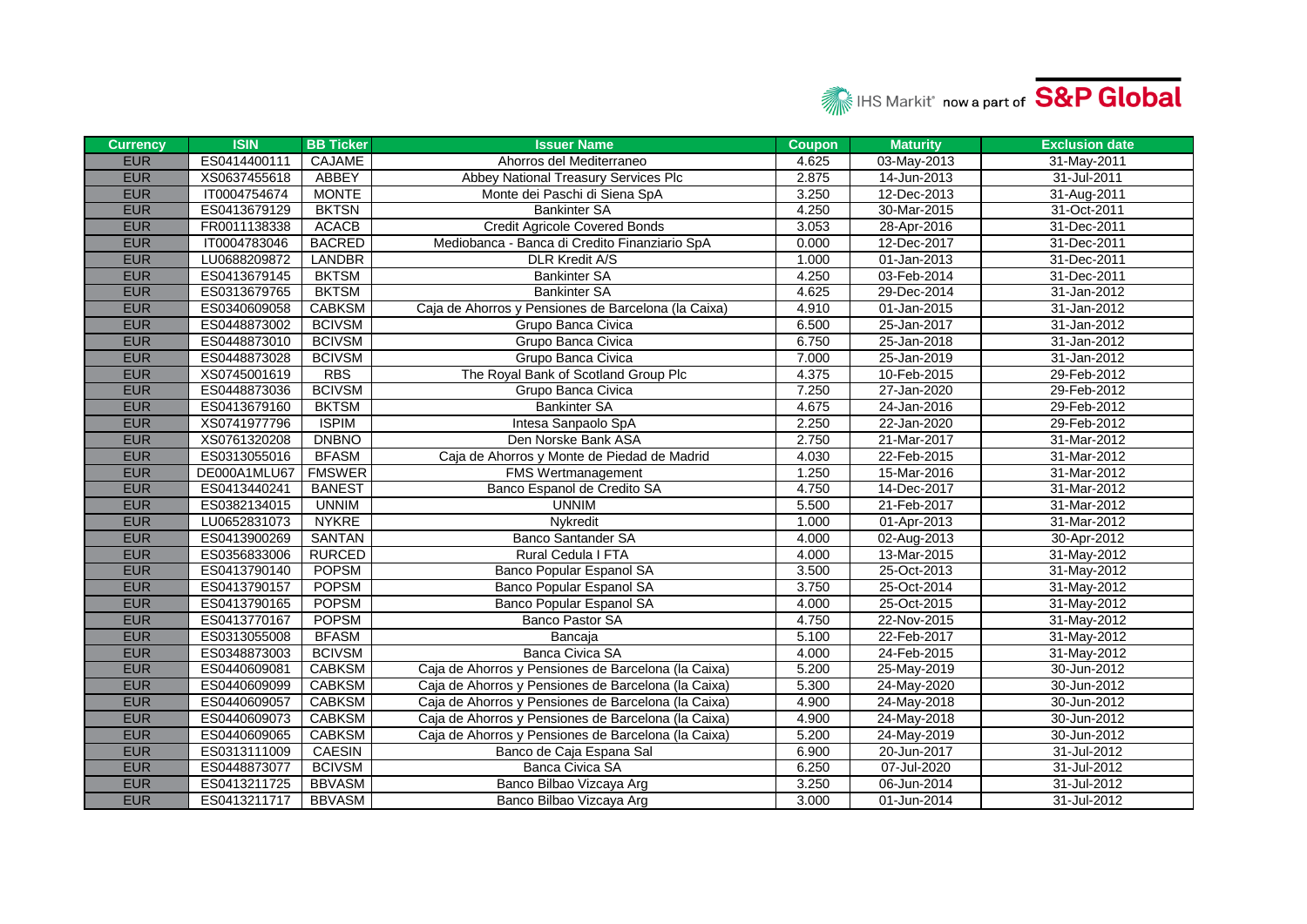

| <b>Currency</b> | <b>ISIN</b>  | <b>BB Ticker</b> | <b>Issuer Name</b>                         | <b>Coupon</b> | <b>Maturity</b> | <b>Exclusion date</b>                      |
|-----------------|--------------|------------------|--------------------------------------------|---------------|-----------------|--------------------------------------------|
| <b>EUR</b>      | ES0313860324 | <b>SABSM</b>     | <b>Banco Sabadell SA</b>                   | 5.440         | 22-Dec-2014     | 31-Jul-2012                                |
| <b>EUR</b>      | XS0807803894 | <b>ISPIM</b>     | Intesa Sanpaolo SpA                        | 5.527         | 20-Jul-2015     | 31-Aug-2012                                |
| <b>EUR</b>      | ES0348873045 | <b>BCIVSM</b>    | Grupo Banca Civica                         | 6.900         | 06-Jun-2017     | 31-Aug-2012                                |
| <b>EUR</b>      | ES0313212005 | CAJAME           | Caia de Ahorros del Mediterraneo           | 4.000         | 21-Feb-2015     | 31-Aug-2012                                |
| <b>EUR</b>      | ES0313212013 | CAJAME           | Caja de Ahorros del Mediterraneo           | 4.800         | 21-Feb-2016     | 31-Aug-2012                                |
| <b>EUR</b>      | XS0783933350 | <b>EPERGY</b>    | <b>EP Energy AS</b>                        | 5.875         | 31-Oct-2019     | 30-Nov-2012 until 31-Dec-2012 <sup>2</sup> |
| <b>EUR</b>      | XS0742676611 | ICO              | Instituto de Credito Oficial               | 3.500         | 30-Jun-2015     | 30-Nov-2012                                |
| <b>EUR</b>      | ES00000123R5 | <b>SPGB</b>      | Kingdom of Spain                           | 4.750         | 30-Sep-2017     | 30-Nov-2012                                |
| <b>EUR</b>      | ES0413440290 | <b>BANEST</b>    | Banco Espanol de Credito SA                | 4.487         | 18-Sep-2019     | 31-Jan-2013                                |
| <b>EUR</b>      | ES0413056013 | <b>BMARE</b>     | Banco Mare Nostrum SA                      | 4.700         | 04-Apr-2018     | 28-Feb-2013                                |
| <b>EUR</b>      | XS0564528007 | <b>ACAFP</b>     | Emporiki Group Finance Plc                 | 1.160         | 01-Dec-2015     | 28-Feb-2013                                |
| <b>EUR</b>      | XS0516831020 | <b>ACAFP</b>     | Emporiki Group Finance Plc                 | 1.117         | 11-Jul-2014     | 28-Feb-2013                                |
| <b>EUR</b>      | XS0608975651 | <b>ACAFP</b>     | Emporiki Group Finance Plc                 | 1.829         | 25-Sep-2020     | 28-Feb-2013                                |
| <b>EUR</b>      | XS0592502560 | <b>ACAFP</b>     | <b>Emporiki Group Finance Plc</b>          | 1.526         | 16-Feb-2016     | 28-Feb-2013                                |
| <b>EUR</b>      | XS0123050956 | <b>RBS</b>       | Royal Bank of Scotland                     | 0.000         | 28-Feb-2041     | 30-Apr-2013                                |
| <b>EUR</b>      | AT000B004791 | <b>ERSTBK</b>    | Erste Group Bank AG                        | 0.000         | 01-Nov-2022     | 30-Apr-2013                                |
| <b>EUR</b>      | AT000B004981 | <b>ERSTBK</b>    | Erste Group Bank AG                        | 0.000         | 01-Dec-2022     | 30-Apr-2013                                |
| <b>EUR</b>      | XS0388841669 | <b>ISPIM</b>     | Intesa SanPaolo SpA                        | 8.698         | perpetual       | 31-May-2013                                |
| <b>EUR</b>      | XS0942756445 | <b>ALDINT</b>    | ALD International SA                       | 1.875         | 13-Jun-2016     | 30-Jun-2013                                |
| <b>EUR</b>      | ES0440609230 | <b>CABKSM</b>    | Caixa Bank                                 | 3.000         | 07-Jun-2018     | 30-Jun-2013                                |
| <b>EUR</b>      | ES0440609008 | <b>CABKSM</b>    | CaixaBank                                  | 4.250         | 19-Jun-2015     | 31-Jul-2013                                |
| <b>EUR</b>      | XS0746092526 | <b>LLOYDS</b>    | Lloyds TSB Bank Plc                        | 3.625         | 27-Jul-2015     | 31-Jul-2013                                |
| <b>EUR</b>      | XS0746094498 | <b>LLOYDS</b>    | Lloyds TSB Bank Plc                        | 3.375         | 22-Dec-2014     | 31-Jul-2013                                |
| <b>EUR</b>      | XS0223890251 | <b>CELLSA</b>    | Cell C PTY Ltd                             | 8.625         | 01-Jul-2015     | 31-Jul-2013                                |
| <b>EUR</b>      | XS0885399583 | <b>BASGR</b>     | <b>BASF SE</b>                             | 3.000         | 07-Feb-2033     | 30-Sep-2013                                |
| <b>EUR</b>      | ES0413900343 | <b>SANTAN</b>    | <b>Banco Santander SA</b>                  | 2.300         | 14-Aug-2017     | 30-Sep-2013                                |
| <b>EUR</b>      | XS0782021140 | <b>BESPLO</b>    | Banco Espirito Santo SA                    | 5.000         | 14-May-2019     | 31-Oct-2013                                |
| <b>EUR</b>      | FR0011625482 | <b>ACAFP</b>     | Credit Agricole SA                         | 3.150         | 23-Dec-2023     | 31-Jan-2014                                |
| <b>EUR</b>      | XS0562139450 | <b>IPGIM</b>     | Impregilo International Infrastructures NV | 6.526         | 26-Nov-2015     | 28-Feb-2014                                |
| <b>EUR</b>      | IT0003650675 | <b>UCGIM</b>     | UniCredit Family Financing Bank            | 0.577         | 15-Mar-2016     | 28-Feb-2014                                |
| <b>EUR</b>      | XS0877741479 | <b>BESPL</b>     | Banco Espirito Santo SA                    | 6.500         | 23-Jan-2043     | 31-Mar-2014                                |
| <b>EUR</b>      | IT0006729377 | <b>BARC</b>      | <b>Barclays Bank Plc</b>                   | 2.800         | 20-Jun-2024     | 30-Apr-2014                                |
| <b>EUR</b>      | XS1043520144 | SBERRU           | Sberbank of Russia via SB Capital SA       | 3.080         | 07-Mar-2019     | 30-Apr-2014                                |
| <b>EUR</b>      | XS1053594385 | <b>INTNED</b>    | <b>ING Bank NV</b>                         | 2.000         | 04-Apr-2024     | 30-Apr-2014                                |
| <b>EUR</b>      | BE6265447233 | <b>CCBGBB</b>    | Belfius Bank SA/NV                         | 0.827         | 11-Apr-2016     | 30-Apr-2014                                |
| <b>EUR</b>      | DE000NLB0V31 | <b>NDB</b>       | Norddeutsche Landesbank Girozentrale       | 0.504         | 15-Dec-2015     | 30-Apr-2014                                |
| <b>EUR</b>      | DE000NLB0WB9 | <b>NDB</b>       | Norddeutsche Landesbank Girozentrale       | 0.434         | 15-Dec-2015     | 30-Apr-2014                                |
| <b>EUR</b>      | XS0343689377 | <b>BACA</b>      | UniCredit Bank Austria AG                  | 1.125         | 31-Jan-2015     | 30-Apr-2014                                |
| <b>EUR</b>      | XS0527351497 | <b>UCGIM</b>     | UniCredit SpA                              | 1.608         | 16-Jul-2015     | 30-Apr-2014                                |
| <b>EUR</b>      | XS0532910402 | <b>UCGIM</b>     | <b>UniCredit SpA</b>                       | 1.845         | 26-Sep-2016     | 30-Apr-2014                                |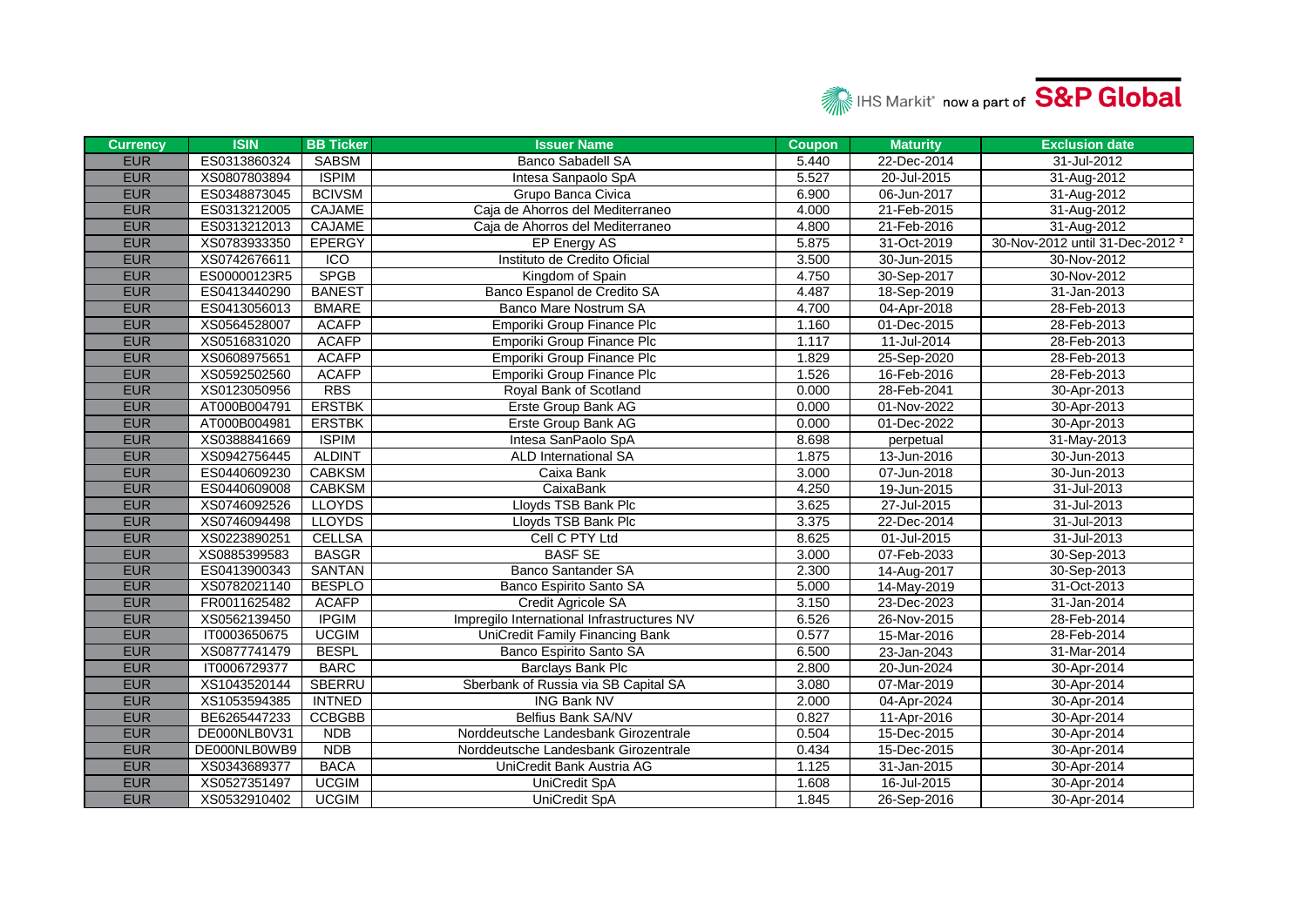

| <b>Currency</b> | <b>ISIN</b>  | <b>BB Ticker</b> | <b>Issuer Name</b>                                             | <b>Coupon</b> | <b>Maturity</b> | <b>Exclusion date</b> |
|-----------------|--------------|------------------|----------------------------------------------------------------|---------------|-----------------|-----------------------|
| <b>EUR</b>      | XS1070708778 | <b>INTNED</b>    | <b>ING Bank NV</b>                                             | 0.598         | 26-May-2016     | 31-May-2014           |
| <b>EUR</b>      | XS0866276800 | <b>RESFER</b>    | Reseau Ferre de France                                         | 3.300         | 18-Dec-2042     | 30-Jun-2014           |
| <b>EUR</b>      | XS0215154005 | <b>POLH</b>      | Pfandbriefstelle der Oesterreichischen Landes-Hypothekenbanken | 0.121         | 18-Sep-2017     | 30-Sep-2014           |
| <b>EUR</b>      | XS0767911471 | <b>SOCGEN</b>    | Societe Generale SA                                            | 1.482         | 20-Sep-2017     | 30-Sep-2014           |
| <b>EUR</b>      | XS0831091904 | <b>BNP</b>       | <b>BNP Paribas SA</b>                                          | 1.232         | 21-Sep-2017     | 30-Sep-2014           |
| <b>EUR</b>      | XS0834609116 | <b>INTNED</b>    | <b>ING Bank NV</b>                                             | 1.383         | 27-Sep-2017     | 30-Sep-2014           |
| <b>EUR</b>      | IT0005067589 | <b>UCGIM</b>     | <b>UniCredit SpA</b>                                           | 0.180         | 31-Oct-2017     | 30-Nov-2014           |
| <b>EUR</b>      | XS1119990668 | <b>MET</b>       | Metropolitan Life Global Funding I                             | 0.073         | 08-Oct-2015     | 30-Nov-2014           |
| <b>EUR</b>      | XS1129176241 | <b>BACA</b>      | UniCredit Bank Austria AG                                      | 0.643         | 29-Apr-2016     | 30-Nov-2014           |
| <b>EUR</b>      | XS1129229545 | <b>UCGIM</b>     | UniCredit SpA                                                  | 0.675         | 04-May-2017     | 30-Nov-2014           |
| <b>EUR</b>      | XS1129468705 | ABBEY            | Abbey National Treasury Services PLC/London                    | 0.344         | 28-Oct-2016     | 30-Nov-2014           |
| <b>EUR</b>      | FR0012697886 | <b>SOCSFH</b>    | Societe Generale SFH SA                                        | 0.590         | 27-Feb-2030     | 31-May-2015           |
| <b>EUR</b>      | FR0012697894 | <b>SOCSFH</b>    | Societe Generale SFH SA                                        | 0.590         | 27-Feb-2030     | 31-May-2015           |
| <b>EUR</b>      | FR0012697902 | <b>SOCSFH</b>    | Societe Generale SFH SA                                        | 0.290         | 27-May-2025     | 31-May-2015           |
| <b>EUR</b>      | FR0012697910 | SOCSFH           | Societe Generale SFH SA                                        | 0.360         | 28-Jul-2026     | 31-May-2015           |
| <b>EUR</b>      | FR0012697928 | SOCSFH           | Societe Generale SFH SA                                        | 0.360         | 28-Jul-2026     | 31-May-2015           |
| <b>EUR</b>      | FR0012697936 | <b>SOCSFH</b>    | Societe Generale SFH SA                                        | 0.430         | 26-Aug-2027     | 31-May-2015           |
| <b>EUR</b>      | FR0012697944 | <b>SOCSFH</b>    | Societe Generale SFH SA                                        | 0.430         | 26-Aug-2027     | 31-May-2015           |
| <b>EUR</b>      | FR0012697951 | <b>SOCSFH</b>    | Societe Generale SFH SA                                        | 0.500         | 27-Sep-2028     | 31-May-2015           |
| <b>EUR</b>      | FR0012697969 | SOCSFH           | Societe Generale SFH SA                                        | 0.500         | 27-Sep-2028     | 31-May-2015           |
| <b>EUR</b>      | FR0012697977 | <b>SOCSFH</b>    | Societe Generale SFH SA                                        | 0.570         | 26-Oct-2029     | 31-May-2015           |
| <b>EUR</b>      | FR0012697985 | SOCSFH           | Societe Generale SFH SA                                        | 0.570         | 26-Oct-2029     | 31-May-2015           |
| <b>EUR</b>      | FR0012698009 | SOCSFH           | Societe Generale SFH SA                                        | 0.100         | 01-Aug-2022     | 31-May-2015           |
| <b>EUR</b>      | XS1223773265 | <b>BBVASM</b>    | <b>BBVA Senior Finance SAU</b>                                 | 0.311         | 20-Apr-2017     | 31-May-2015           |
| <b>EUR</b>      | XS1200288048 | <b>SGOFP</b>     | Cie de Saint-Gobain                                            | 0.256         | 14-Sep-2016     | 30-Jun-2015           |
| <b>EUR</b>      | XS1234899695 | <b>LLOYDS</b>    | Lloyds Bank PLC                                                | 0.167         | 19-May-2017     | 30-Jun-2015           |
| <b>EUR</b>      | XS1237954661 | <b>BFCM</b>      | Banque Federative du Credit Mutuel SA                          | 0.137         | 29-May-2017     | 30-Jun-2015           |
| <b>EUR</b>      | XS1238837568 | <b>MQGAU</b>     | Macquarie Bank Ltd                                             | 0.238         | 27-May-2017     | 30-Jun-2015           |
| <b>EUR</b>      | XS1239108423 | <b>LLOYDS</b>    | Lloyds Bank PLC                                                | 0.647         | 29-May-2017     | 30-Jun-2015           |
| <b>EUR</b>      | XS1243097513 | <b>INTNED</b>    | <b>ING Bank NV</b>                                             | 0.641         | 05-Jun-2017     | 30-Jun-2015           |
| <b>EUR</b>      | DE000DHY4408 | <b>DHY</b>       | Deutsche Hypothekenbank AG                                     | 0.300         | 19-Sep-2018     | 31-Jul-2015           |
| <b>EUR</b>      | ES0415143009 | <b>RUGRAN</b>    | Caja Rural de Granada S Coop de Credito                        | 3.000         | 16-Dec-2018     | 31-Jul-2015           |
| <b>EUR</b>      | FR0012816239 | <b>CMARK</b>     | Arkea Home Loans SFH                                           | 1.290         | 24-Jun-2025     | 31-Jul-2015           |
| <b>EUR</b>      | XS0857596398 | <b>BACRED</b>    | Mediobanca SpA                                                 | 2.781         | 27-Jul-2018     | 31-Jul-2015           |
| <b>EUR</b>      | XS1221676585 | <b>ISPIM</b>     | Intesa Sanpaolo Bank Ireland PLC                               | 0.421         | 23-Jan-2017     | $31 -$ Jul-2015       |
| <b>EUR</b>      | XS1246197773 | <b>RABOBK</b>    | Cooperatieve Centrale Raiffeisen-Boerenleenbank BA/Netherlands | 0.066         | 15-Jun-2016     | 31-Jul-2015           |
| <b>EUR</b>      | XS1247882852 | <b>STANLN</b>    | <b>Standard Chartered Bank</b>                                 | 0.676         | 19-Jun-2017     | 31-Jul-2015           |
| <b>EUR</b>      | XS1264161214 | <b>INTNED</b>    | <b>ING Bank NV</b>                                             | 1.151         | 22-Jan-2026     | 31-Jul-2015           |
| <b>EUR</b>      | XS1268564314 | RABOBK           | Cooperatieve Centrale Raiffeisen-Boerenleenbank BA/Netherlands | 0.080         | 29-Jul-2016     | 31-Jul-2015           |
| <b>EUR</b>      | DE000BLB2WB9 | <b>BYLAN</b>     | Bayerische Landesbank                                          | 1.150         | 29-Aug-2024     | 31-Aug-2015           |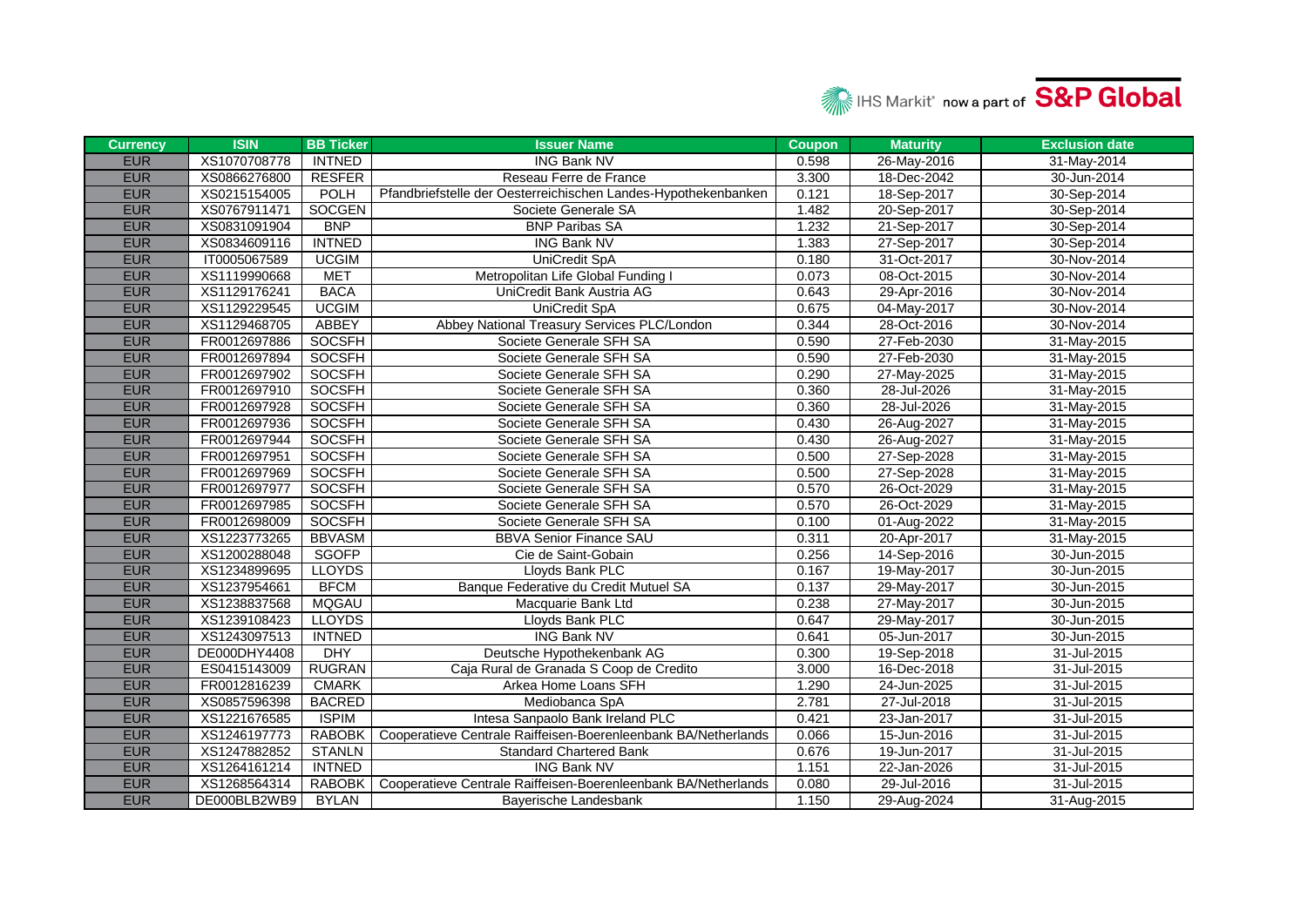

| <b>Currency</b> | <b>ISIN</b>  | <b>BB Ticker</b> | <b>Issuer Name</b>                                  | <b>Coupon</b> | <b>Maturity</b>   | <b>Exclusion date</b>                      |
|-----------------|--------------|------------------|-----------------------------------------------------|---------------|-------------------|--------------------------------------------|
| <b>EUR</b>      | FR0012881878 | SOCSCF           | Societe Generale SCF SA                             | 1.587         | 05-Aug-2033       | 31-Aug-2015                                |
| <b>EUR</b>      | FR0012843324 | <b>BNPPCB</b>    | Societe Generale SCF SA                             | 0.816         | 08-Jul-2022       | 31-Aug-2015                                |
| <b>EUR</b>      | FR0012925782 | <b>ACAFP</b>     | <b>Credit Agricole</b>                              | 1.292         | 01-Sep-2022       | 30-Sep-2015                                |
| <b>EUR</b>      | XS1310647729 | <b>IBRD</b>      | International Bank for Reconstruction & Development | 0.125         | 23-Oct-2020       | 31-Oct-2015                                |
| <b>EUR</b>      | FR0013055290 | <b>ACFP</b>      | Credit Agricole SA/London                           | 1.380         | 18-Nov-2022       | 30-Nov-2015                                |
| <b>EUR</b>      | XS1304652008 | <b>DANBNK</b>    | Danske Bank A/S                                     | 0.125         | 07-Nov-2018       | 31-Dec-2015                                |
| <b>EUR</b>      | FR0013064706 | <b>ACAFP</b>     | Credit Agricole SA/London                           | 1.240         | 02-Dec-2022       | 31-Dec-2015                                |
| <b>EUR</b>      | DE000HV2AL90 | <b>HVB</b>       | UniCredit Bank AG                                   | 0.040         | 17-Aug-2020       | 31-Dec-2015                                |
| <b>EUR</b>      | FR0013058930 | <b>SOCSFH</b>    | Societe Generale SFH SA                             | 0.750         | 27-Nov-2023       | 31-Dec-2015                                |
| <b>EUR</b>      | FR0013043999 | <b>ACAFP</b>     | Credit Agricole                                     | 1.340         | 02-Nov-2022       | 31-Dec-2015                                |
| <b>EUR</b>      | IT0005152605 | <b>VELAFI</b>    | Vela Consumer                                       | 0.700         | 28-Apr-2032       | 31-Jan-2016                                |
| <b>EUR</b>      | FR0013092541 | <b>ACAFP</b>     | <b>Credit Agricole</b>                              | 1.168         | 18-Jan-2023       | 31-Jan-2016                                |
| <b>EUR</b>      | FR0013078730 | <b>BNPPCB</b>    | BNP Paribas Home Loan SFH SA                        | 0.005         | 22-May-2019       | 31-Jan-2016                                |
| <b>EUR</b>      | FR0013078748 | <b>BNPPCB</b>    | BNP Paribas Home Loan SFH SA                        | 0.670         | 22-Dec-2023       | 31-Jan-2016                                |
| <b>EUR</b>      | FR0013078755 | <b>BNPPCB</b>    | BNP Paribas Home Loan SFH SA                        | 0.950         | 22-Dec-2025       | 31-Jan-2016                                |
| <b>EUR</b>      | XS1352989484 | <b>BMW</b>       | <b>BMW Finance NV</b>                               | 0.252         | 28-Jan-2018       | 29-Feb-2016                                |
| <b>EUR</b>      | PTIGCAOM0018 | <b>PORTUG</b>    | Republic of Portugal                                | 3.300         | 25-Feb-2026       | 31-Mar-2016                                |
| <b>EUR</b>      | FR0013154481 | <b>ACAFP</b>     | Credit Agricole SA/London                           | 0.802         | 19-Apr-2023       | 30-Apr-2016                                |
| <b>EUR</b>      | XS1344520728 | <b>ABNANV</b>    | ABN AMRO Bank NV                                    | 0.251         | $14 - Jan - 2019$ | 31-May-2016                                |
| <b>EUR</b>      | XS1405808566 | <b>MCD</b>       | McDonald's Corp                                     | 0.050         | 04-Nov-2017       | 31-May-2016                                |
| <b>EUR</b>      | DE000HLB1LX2 | <b>HESLAN</b>    | Landesbank Hessen-Thueringen Girozentrale           | 0.245         | 08-Aug-2017       | 31-May-2016                                |
| <b>EUR</b>      | DE000HLB4N70 | <b>HESLAN</b>    | Landesbank Hessen-Thueringen Girozentrale           | 0.300         | 26-Apr-2019       | 31-May-2016                                |
| <b>EUR</b>      | DE000HLB4PT5 | <b>HESLAN</b>    | Landesbank Hessen-Thueringen Girozentrale           | 0.700         | 17-Apr-2023       | 31-May-2016                                |
| <b>EUR</b>      | DE000HLB4PU3 | <b>HESLAN</b>    | Landesbank Hessen-Thueringen Girozentrale           | 0.500         | 16-Apr-2021       | 31-May-2016                                |
| <b>EUR</b>      | FR0013182342 | <b>ACAFP</b>     | Credit Agricole SA/London                           | 0.835         | 23-Jun-2023       | 30-Jun-2016                                |
| <b>EUR</b>      | FR0013184280 | <b>BNPPCB</b>    | <b>BNP Paribas Home Loan SFH SA</b>                 | 0.230         | 22-May-2024       | 30-Jun-2016                                |
| <b>EUR</b>      | XS1321149434 | <b>KWELN</b>     | Kennedy Wilson Europe Real Estate Plc               | 3.250         | 12-Nov-2025       | 30-Jun-2016 until 31-Jan-2018 <sup>3</sup> |
| <b>EUR</b>      | DE000BLB32L8 | <b>BYLAN</b>     | Bayerische Landesbank                               | 0.010         | 30-May-2018       | 30-Jun-2016                                |
| <b>EUR</b>      | XS1402235060 | GS               | Goldman Sachs Group Inc                             | 0.449         | 29-Apr-2019       | 30-Jun-2016                                |
| <b>EUR</b>      | FR0013192739 | <b>ACAFP</b>     | Credit Agricole SA/London                           | 0.462         | 23-Jun-2023       | 31-Jul-2016                                |
| <b>EUR</b>      | PTBSRFOE0019 | SANTAN           | Banco Santander Totta SA                            | 0.652         | 26-Jul-2023       | 31-Aug-2016                                |
| <b>EUR</b>      | FR0013201423 | <b>ACAFP</b>     | Credit Agricole SA/London                           | 0.350         | 23-Sep-2023       | 30-Sep-2016                                |
| <b>EUR</b>      | ES0413900426 | <b>SANTAN</b>    | <b>Banco Santander SA</b>                           | 0.150         | 31-May-2020       | 31-Oct-2016                                |
| <b>EUR</b>      | ES0413900434 | SANTAN           | <b>Banco Santander SA</b>                           | 0.129         | 21-Jun-2021       | 31-Oct-2016                                |
| <b>EUR</b>      | ES0413900459 | SANTAN           | <b>Banco Santander SA</b>                           | 0.098         | 12-Jul-2020       | 31-Oct-2016                                |
| <b>EUR</b>      | FR0013212974 | <b>ACAFP</b>     | Credit Agricole SA/London                           | 0.410         | 28-Dec-2023       | 31-Oct-2016                                |
| <b>EUR</b>      | DE000NLB86C8 | <b>NDB</b>       | Norddeutsche Landesbank Girozentrale                | 0.180         | 08-Nov-2018       | 31-Dec-2016                                |
| <b>EUR</b>      | FR0013234689 | <b>ACAFP</b>     | Credit Agricole SA/London                           | 0.972         | 31-Jul-2024       | 31-Jan-2017                                |
| <b>EUR</b>      | XS1548891594 | <b>AUST</b>      | Republic of Austria Government International Bond   | 0.000         | 24-Jan-2020       | 31-Jan-2017                                |
| <b>EUR</b>      | XS1556044763 | <b>FMSWER</b>    | <b>FMS Wertmanagement</b>                           | 0.000         | 18-Feb-2019       | 31-Jan-2017                                |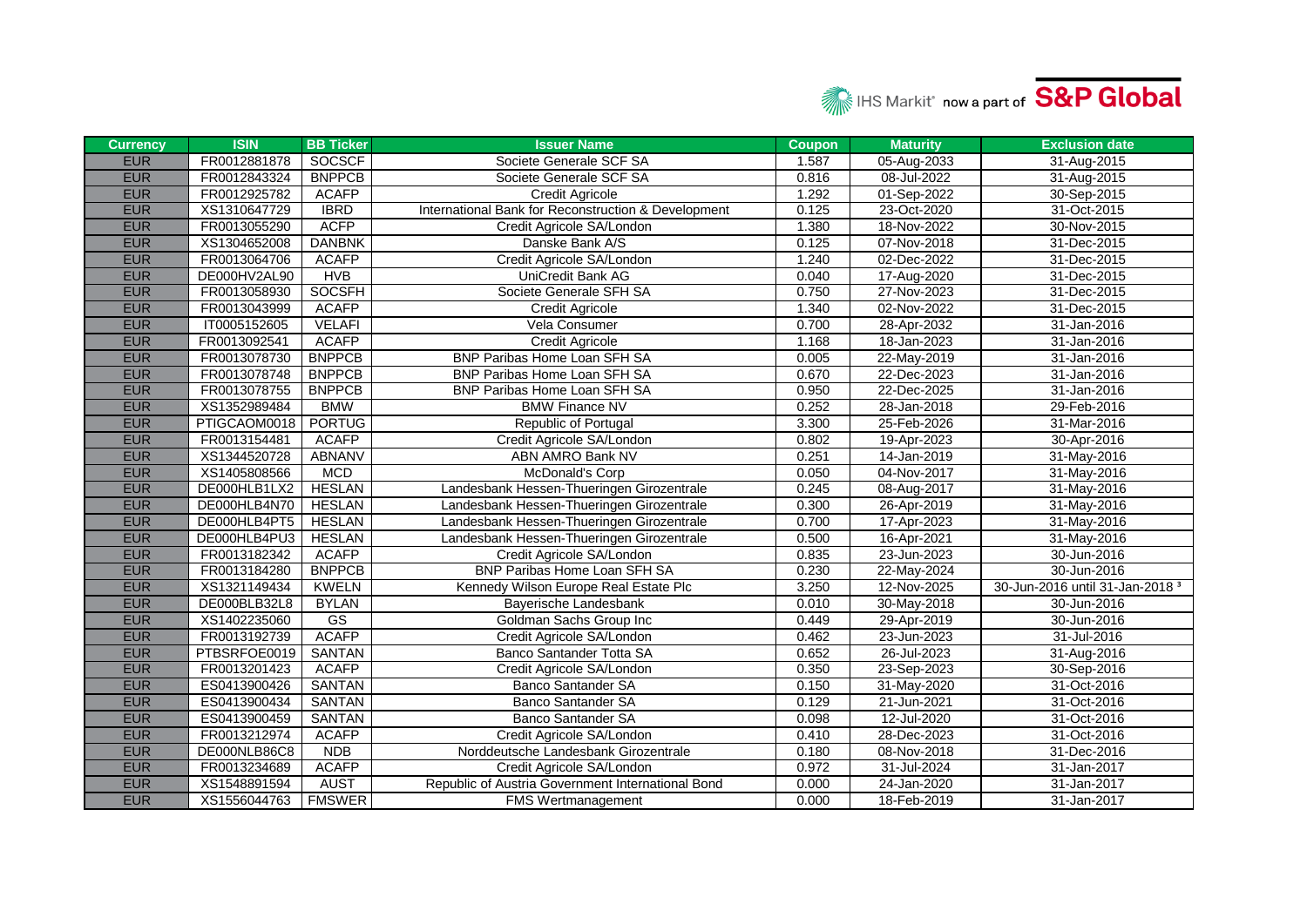

| <b>Currency</b> | <b>ISIN</b>  | <b>BB Ticker</b> | <b>Issuer Name</b>                                 | <b>Coupon</b> | <b>Maturity</b> | <b>Exclusion date</b> |
|-----------------|--------------|------------------|----------------------------------------------------|---------------|-----------------|-----------------------|
| <b>EUR</b>      | EU000A1U9993 | <b>ESM</b>       | European Stability Mechanism                       | 1.806         | 08-Feb-2047     | 28-Feb-2017           |
| <b>EUR</b>      | XS1566106404 | <b>FMSWER</b>    | <b>FMS Wertmanagement</b>                          | 0.000         | 17-Feb-2020     | 28-Feb-2017           |
| <b>EUR</b>      | EU000A1G0DP8 | <b>EFSF</b>      | <b>European Financial Stability Facility</b>       | 1.793         | 30-Mar-2047     | 31-Mar-2017           |
| <b>EUR</b>      | FR0013234192 | <b>BNPPCB</b>    | <b>BNP Paribas Home Loan SFH SA</b>                | 0.340         | 15-Feb-2023     | 31-Mar-2017           |
| <b>EUR</b>      | FR0013234200 | <b>BNPPCB</b>    | BNP Paribas Home Loan SFH SA                       | 0.800         | 27-Jan-2027     | 31-Mar-2017           |
| <b>EUR</b>      | IT0005239527 | <b>VENBAN</b>    | Veneto Banca SpA                                   | 0.400         | 02-Feb-2019     | 31-Mar-2017           |
| <b>EUR</b>      | XS1586942804 | <b>FMSWER</b>    | <b>FMS Wertmanagement AoeR</b>                     | 0.000         | 30-Mar-2020     | 31-Mar-2017           |
| <b>EUR</b>      | PTBSRHOE0025 | <b>SANTAN</b>    | Banco Santander Totta SA                           | 1.481         | 10-Apr-2027     | 30-Apr-2017           |
| <b>EUR</b>      | EU000A1G0DS2 | <b>EFSF</b>      | <b>European Financial Stability Facility</b>       | 1.761         | 04-May-2047     | 31-May-2017           |
| <b>EUR</b>      | FR0013262763 | SOCSFH           | Societe Generale SFH SA                            | 0.950         | 23-Jun-2027     | 30-Jun-2017           |
| <b>EUR</b>      | DE000HV2ANG1 | <b>HVB</b>       | UniCredit Bank AG                                  | 0.000         | 08-Jun-2020     | 30-Jun-2017           |
| <b>EUR</b>      | DE000HV2AND8 | <b>HVB</b>       | UniCredit Bank AG                                  | 0.561         | 13-Oct-2026     | 30-Jun-2017           |
| <b>EUR</b>      | EU000A1G0DU8 | <b>EFSF</b>      | <b>European Financial Stability Facility</b>       | 1.653         | 08-Jun-2047     | 30-Jun-2017           |
| <b>EUR</b>      | FR0013262284 | <b>ACAFP</b>     | Credit Agricole SA/London                          | 0.935         | 16-Jun-2025     | 30-Jun-2017           |
| <b>EUR</b>      | EU000A1G0DZ7 | <b>EFSF</b>      | <b>European Financial Stability Facility</b>       | 1.782         | 27-Jul-2047     | 31-Jul-2017           |
| <b>EUR</b>      | EU000A1Z99C7 | <b>ESM</b>       | European Stability Mechanism                       | 1.688         | 17-Jul-2047     | 31-Jul-2017           |
| <b>EUR</b>      | ES0413860604 | <b>SABSM</b>     | Banco de Sabadell SA                               | 0.886         | 21-Jul-2025     | 30-Sep-2017           |
| <b>EUR</b>      | ES0422714115 | <b>CAJAMA</b>    | Cajamar Caja Rural SCC                             | 1.150         | 15-Sep-2024     | 30-Sep-2017           |
| <b>EUR</b>      | EU000A1G0D13 | <b>EFSF</b>      | <b>European Financial Stability Facility</b>       | 1.600         | 08-Sep-2047     | 30-Sep-2017           |
| <b>EUR</b>      | IT0005275059 | <b>UCGIM</b>     | UniCredit SpA                                      | 0.158         | 31-Oct-2059     | 30-Sep-2017           |
| <b>EUR</b>      | IT0005275067 | <b>UCGIM</b>     | UniCredit SpA                                      | 0.211         | 31-Jan-2060     | 30-Sep-2017           |
| <b>EUR</b>      | EU000A1G0D21 | <b>EFSF</b>      | <b>European Financial Stability Facility</b>       | 1.614         | 06-Oct-2047     | 31-Oct-2017           |
| <b>EUR</b>      | ES0378641239 | <b>FADE</b>      | FADE - Fondo de Amortizacion del Deficit Electrico | 0.500         | 17-Dec-2020     | 30-Nov-2017           |
| <b>EUR</b>      | EU000A1G0D21 | <b>EFSF</b>      | <b>European Financial Stability Facility</b>       | 1.614         | 06-Oct-2047     | 30-Nov-2017           |
| <b>EUR</b>      | XS1627601906 | <b>AUST</b>      | Republic of Austria Government International Bond  | 0.000         | 14-Jan-2032     | 31-Jan-2018           |
| <b>EUR</b>      | FR0013304334 | <b>SOCSFH</b>    | Societe Generale SFH SA                            | 1.010         | 19-Dec-2028     | 31-Jan-2018           |
| <b>EUR</b>      | XS1180157544 | <b>ITALY</b>     | Republic of Italy                                  | 1.862         | 02-Feb-2028     | 28-Feb-2018           |
| <b>EUR</b>      | XS1743222280 | <b>ISPIM</b>     | Intesa Sanpaolo SpA                                | 0.625         | 22-Dec-2022     | 28-Feb-2018           |
| <b>EUR</b>      | XS1847694764 | ABNANV           | ABN AMRO Bank NV                                   | 0.880         | 25-Jun-2028     | 30-Jun-2018           |
| <b>EUR</b>      | DE000HV2AQL4 | <b>HVB</b>       | UniCredit Bank AG                                  | 0.000         | 27-Jul-2020     | 31-Jul-2018           |
| <b>EUR</b>      | DE000NWB17J5 | <b>NRWBK</b>     | NRW Bank                                           | 0.000         | 30-Nov-2020     | 31-Jul-2018           |
| <b>EUR</b>      | FR0013348877 | <b>ACAFP</b>     | Credit Agricole SA/London                          | 0.938         | 10-Jul-2025     | 31-Jul-2018           |
| <b>EUR</b>      | XS1874729624 | <b>ABNANV</b>    | ABN AMRO Bank NV                                   | 1.100         | 29-Aug-2030     | 31-Aug-2018           |
| <b>EUR</b>      | XS1874729897 | ABNANV           | ABN AMRO Bank NV                                   | 1.340         | 29-Aug-2033     | 31-Aug-2018           |
| <b>EUR</b>      | XS1874729970 | ABNANV           | ABN AMRO Bank NV                                   | 1.420         | 29-Aug-2035     | 31-Aug-2018           |
| <b>EUR</b>      | DK0030429873 | <b>DANBNK</b>    | Danske Bank A/S                                    | 0.270         | 10-Oct-2022     | 31-Oct-2018           |
| <b>EUR</b>      | FR0013371499 | <b>BNPPCB</b>    | BNP Paribas Home Loan SFH SA                       | 0.887         | 11-Jul-2027     | 31-Oct-2018           |
| <b>EUR</b>      | FR0013371531 | <b>BNPPCB</b>    | BNP Paribas Home Loan SFH SA                       | 0.734         | 11-May-2026     | 31-Oct-2018           |
| <b>EUR</b>      | FR0013375284 | <b>ACAFP</b>     | Credit Agricole SA/London                          | 1.235         | 26-Oct-2026     | 31-Oct-2018           |
| <b>EUR</b>      | XS1915502774 | <b>ABNANV</b>    | <b>ABN AMRO Bank NV</b>                            | 0.140         | 22-Nov-2022     | 30-Nov-2018           |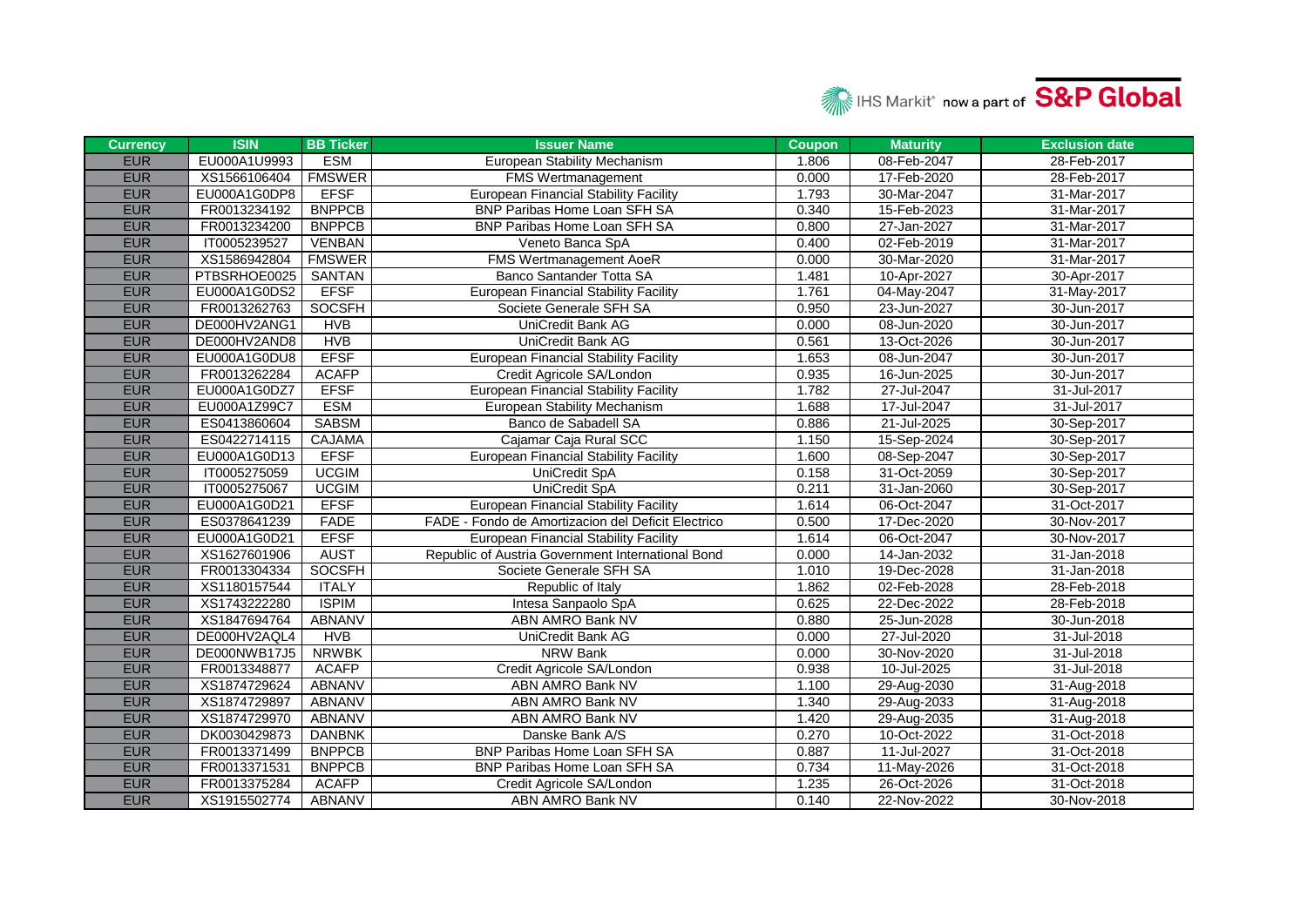

| <b>Currency</b> | <b>ISIN</b>  | <b>BB Ticker</b> | <b>Issuer Name</b>                                | <b>Coupon</b> | <b>Maturity</b> | <b>Exclusion date</b> |
|-----------------|--------------|------------------|---------------------------------------------------|---------------|-----------------|-----------------------|
| <b>EUR</b>      | XS1915503665 | ABNANV           | <b>ABN AMRO Bank NV</b>                           | 0.460         | 22-Nov-2024     | 30-Nov-2018           |
| <b>EUR</b>      | XS1915504044 | <b>ABNANV</b>    | ABN AMRO Bank NV                                  | 0.890         | 22-Nov-2027     | 30-Nov-2018           |
| <b>EUR</b>      | XS1915504713 | <b>ABNANV</b>    | ABN AMRO Bank NV                                  | 1.600         | 22-Nov-2038     | 30-Nov-2018           |
| <b>EUR</b>      | XS1923382987 | <b>DANBNK</b>    | Danske Bank A/S                                   | 0.630         | 17-Dec-2025     | 31-Dec-2018           |
| <b>EUR</b>      | FR0013386372 | <b>ACAFP</b>     | Credit Agricole SA/London                         | 0.954         | 10-Dec-2024     | 31-Dec-2018           |
| <b>EUR</b>      | XS1892340826 | <b>CKHH</b>      | CK Hutchison Capital Securities Europe Ltd        | 3.875         |                 | 31-Dec-2018           |
| <b>EUR</b>      | FR0012843118 | <b>SOCSFH</b>    | Societe Generale SFH SA                           | 1.850         | 17-Jul-2030     | 31-Jan-2019           |
| <b>EUR</b>      | FR0013135233 | <b>SOCSFH</b>    | Societe Generale SFH SA                           | 0.000         | 15-Mar-2021     | 31-Jan-2019           |
| <b>EUR</b>      | FR0013386372 | <b>ACAFP</b>     | Credit Agricole SA/London                         | 0.954         | 10-Dec-2024     | 31-Jan-2019           |
| <b>EUR</b>      | XS0478736654 | <b>WSTP</b>      | <b>Westpac Banking Corp</b>                       | 4.405         | 21-Jan-2020     | 31-Jan-2019           |
| <b>EUR</b>      | XS0741977796 | <b>ISPIM</b>     | Intesa Sanpaolo SpA                               | 2.250         | 22-Jan-2020     | 31-Jan-2019           |
| <b>EUR</b>      | XS1857322405 | <b>ISPIM</b>     | Intesa Sanpaolo Bank Ireland PLC                  | 0.280         | 16-Aug-2019     | 31-Jan-2019           |
| <b>EUR</b>      | XS1857322587 | <b>ISPIM</b>     | Intesa Sanpaolo Bank Luxembourg SA                | 0.280         | 16-Aug-2019     | 31-Jan-2019           |
| <b>EUR</b>      | XS1892340826 | <b>CKHH</b>      | CK Hutchison Capital Securities Europe Ltd        | 3.875         |                 | 31-Jan-2019           |
| <b>EUR</b>      | XS1902017752 | <b>BACR</b>      | <b>Barclays Bank PLC</b>                          | 0.000         | 06-Nov-2019     | 31-Jan-2019           |
| <b>EUR</b>      | XS1937093547 | VW               | Volkswagen Financial Services NV                  | 1.350         | 18-Jan-2022     | 31-Jan-2019           |
| <b>EUR</b>      | IT0005356321 | <b>UCGIM</b>     | <b>UniCredit SpA</b>                              | 1.162         | 31-Jan-2025     | 28-Feb-2019           |
| <b>EUR</b>      | GR0118018663 | <b>GGB</b>       | Hellenic Republic Government Bond                 | 3.550         | 20-Mar-2026     | 28-Feb-2019           |
| <b>EUR</b>      | BE6312093121 | <b>FBAVP</b>     | <b>BNP Paribas Fortis SA</b>                      | 0.850         | 25-Feb-2029     | 28-Feb-2019           |
| <b>EUR</b>      | BE6312092115 | <b>FBAVP</b>     | <b>BNP Paribas Fortis SA</b>                      | 0.500         | 25-Feb-2026     | 28-Feb-2019           |
| <b>EUR</b>      | XS1957561985 | <b>AUST</b>      | Republic of Austria Government International Bond | 0.000         | 20-Aug-2022     | 28-Feb-2019           |
| <b>EUR</b>      | FR0013408390 | <b>SOCSFH</b>    | Societe Generale SFH SA                           | 1.060         | 14-Sep-2029     | 31-Mar-2019           |
| <b>EUR</b>      | FR0013378239 | <b>CMCICB</b>    | Credit Mutuel - CIC Home Loan SFH SA              | 1.075         | 26-Oct-2028     | 30-Apr-2019           |
| <b>EUR</b>      | FR0013387776 | <b>SOCSFH</b>    | Societe Generale SFH SA                           | 0.420         | 19-Dec-2023     | 31-May-2019           |
| <b>EUR</b>      | FR0013387784 | <b>SOCSFH</b>    | Societe Generale SFH SA                           | 1.160         | 19-Dec-2028     | 31-May-2019           |
| <b>EUR</b>      | FR0013416823 | SOCSCF           | Societe Generale SCF SA                           | 0.000         | 29-Jul-2021     | 31-May-2019           |
| <b>EUR</b>      | FR0013420957 | <b>BNPPCB</b>    | BNP Paribas Home Loan SFH SA                      | 0.091         | 22-May-2025     | 31-May-2019           |
| <b>EUR</b>      | IT0005356321 | <b>UCGIM</b>     | <b>UniCredit SpA</b>                              | 1.162         | 31-Jan-2025     | 31-May-2019           |
| <b>EUR</b>      | PTBSRGOM0034 | <b>SANTAN</b>    | Banco Santander Totta SA                          | 0.412         | 05-Jul-2029     | 31-Jul-2019           |
| <b>EUR</b>      | FR0013434651 | <b>LBPSFH</b>    | La Banque Postale Home Loan SFH SA                | 0.000         | 17-Jul-2024     | 30-Sep-2019           |
| <b>EUR</b>      | NL0013908890 | <b>RABOBK</b>    | Cooperatieve Rabobank UA                          | 0.125         | 12-Sep-2024     | 30-Sep-2019           |
| <b>EUR</b>      | XS1943569274 | <b>IGYGY</b>     | Innogy SE                                         | 0.750         | 31-Jul-2023     | 30-Sep-2019           |
| <b>EUR</b>      | XS2049502615 | <b>DANBNK</b>    | Danske Bank A/S                                   | 0.050         | 13-Sep-2024     | 30-Sep-2019           |
| <b>EUR</b>      | FR0013452299 | <b>ACAFP</b>     | Credit Agricole SA                                | 0.139         | 09-Oct-2026     | 31-Oct-2019           |
| <b>EUR</b>      | FR0013457025 | <b>ACAFP</b>     | Credit Agricole SA                                | 0.294         | 25-Oct-2026     | 31-Oct-2019           |
| <b>EUR</b>      | IT0005388019 | SOCPRO           | Societa di Progetto Brebemi SpA                   | 0.000         | 22-Jan-2042     | 31-Oct-2019           |
| <b>EUR</b>      | XS2059870886 | SOCPRO           | Societa di Progetto Brebemi SpA                   | 3.375         | 31-Dec-2038     | 31-Oct-2019           |
| <b>EUR</b>      | FR0013455573 | <b>SOCSFH</b>    | Societe Generale SFH SA                           | 0.360         | 28-Oct-2030     | 30-Nov-2019           |
| <b>EUR</b>      | FR0013462207 | <b>LBPSFH</b>    | La Banque Postale Home Loan SFH SA                | 0.000         | 22-Nov-2023     | 30-Nov-2019           |
| <b>EUR</b>      | NL0014075509 | <b>RABOBK</b>    | Cooperatieve Rabobank UA                          | 0.125         | 19-Nov-2028     | 30-Nov-2019           |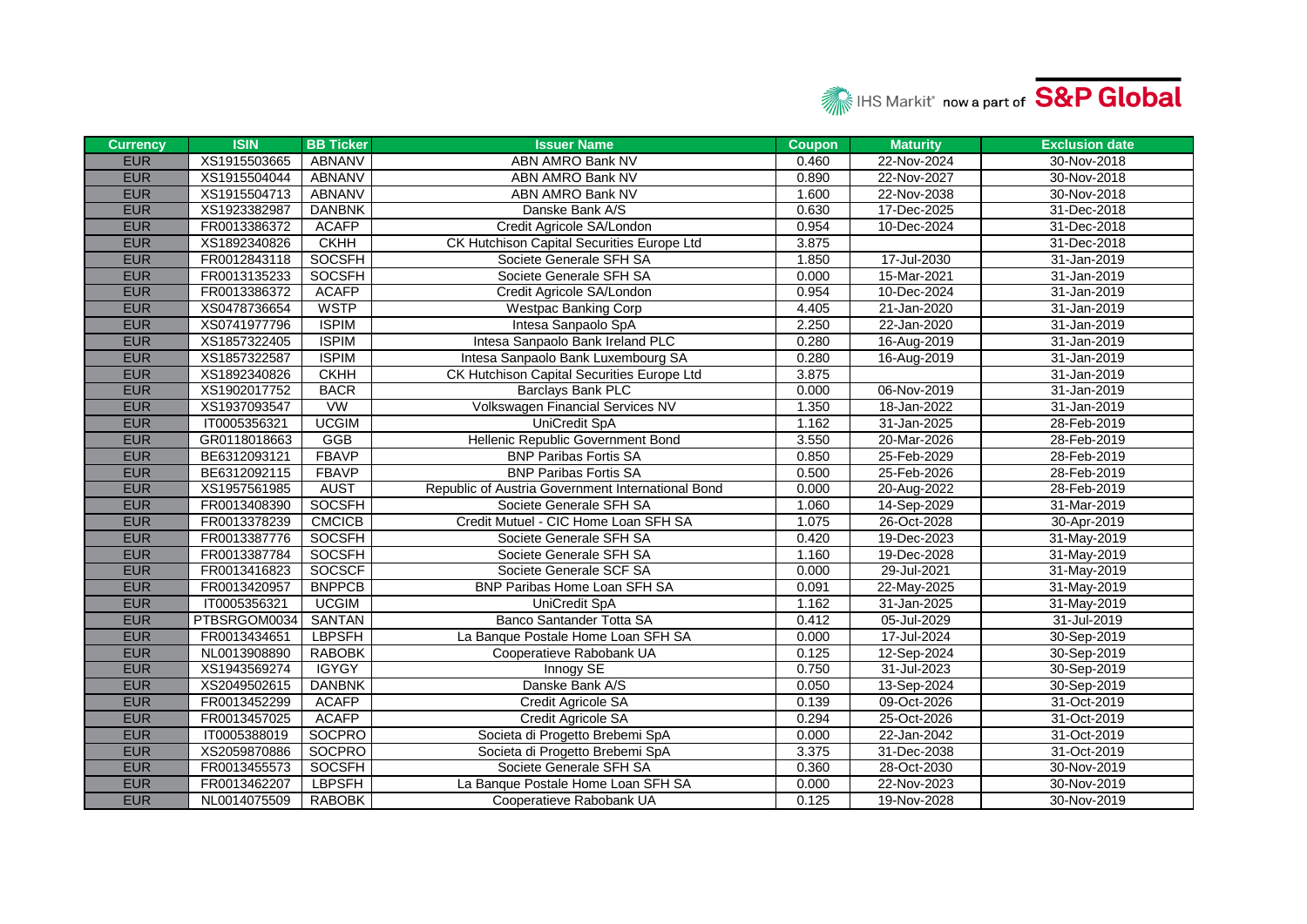

| <b>Currency</b> | <b>ISIN</b>  | <b>BB Ticker</b> | <b>Issuer Name</b>                | <b>Coupon</b> | <b>Maturity</b> | <b>Exclusion date</b> |
|-----------------|--------------|------------------|-----------------------------------|---------------|-----------------|-----------------------|
| <b>EUR</b>      | XS2059870886 | <b>SOCPRO</b>    | Societa di Progetto Brebemi SpA   | 3.375         | 31-Dec-2038     | 30-Nov-2019           |
| <b>EUR</b>      | FR0013451945 | <b>ZPHRHL</b>    | <b>ZEPHYR Home Loans FCT</b>      | 0.000         | 19-Oct-2060     | 30-Nov-2019           |
| <b>EUR</b>      | IT0005388019 | SOCPRO           | Societa di Progetto Brebemi SpA   | 0.000         | 22-Jan-2042     | 30-Nov-2019           |
| <b>EUR</b>      | FR0013468964 | <b>SOCSFH</b>    | Societe Generale SFH SA           | 0.000         | 19-Dec-2022     | 31-Dec-2019           |
| <b>EUR</b>      | FR0013469368 | <b>BNPPCB</b>    | BNP Paribas Home Loan SFH SA      | 0.070         | 16-Dec-2028     | 31-Dec-2019           |
| <b>EUR</b>      | XS2075861612 | <b>UBIIM</b>     | Unione di Banche Italiane SpA     | 0.800         | 04-Nov-2024     | 31-Dec-2019           |
| <b>EUR</b>      | XS2093634884 | <b>ABNANV</b>    | ABN AMRO Bank NV                  | 0.500         | 12-Dec-2039     | 31-Dec-2019           |
| <b>EUR</b>      | XS2093637556 | <b>ABNANV</b>    | ABN AMRO Bank NV                  | 0.250         | 12-Dec-2032     | 31-Dec-2019           |
| <b>EUR</b>      | XS2093705064 | ABNANV           | ABN AMRO Bank NV                  | 0.450         | 12-Dec-2036     | 31-Dec-2019           |
| <b>EUR</b>      | DE000A2R6UF7 | <b>DAIGR</b>     | Mercedes-Benz Finance Co Ltd      | 0.000         | 21-Aug-2022     | 31-Jan-2020           |
| <b>EUR</b>      | FR0013477353 | <b>ACAFP</b>     | Credit Agricole SA                | 0.358         | 20-Jan-2027     | 31-Jan-2020           |
| <b>EUR</b>      | GR0138016820 | GGB              | Hellenic Republic Government Bond | 3.250         | 20-Mar-2050     | 31-Jan-2020           |
| <b>EUR</b>      | BE0002683648 | KBC              | <b>KBC Bank NV</b>                | 0.040         | 12-Feb-2030     | 29-Feb-2020           |
| <b>EUR</b>      | DE000HV2ASW7 | <b>HVB</b>       | UniCredit Bank AG                 | 0.125         | 22-Nov-2029     | 29-Feb-2020           |
| <b>EUR</b>      | DE000BLB8089 | <b>BYLAN</b>     | Bayerische Landesbank             | 0.350         | 27-Mar-2024     | 31-Mar-2020           |
| <b>EUR</b>      | DE000BLB8097 | <b>BYLAN</b>     | Bayerische Landesbank             | 0.250         | 30-Mar-2023     | 31-Mar-2020           |
| <b>EUR</b>      | ES0413900616 | SANTAN           | Banco Santander SA                | 0.010         | 16-Mar-2025     | 31-Mar-2020           |
| <b>EUR</b>      | ES0413900624 | SANTAN           | <b>Banco Santander SA</b>         | 0.269         | 14-Apr-2027     | 30-Apr-2020           |
| <b>EUR</b>      | XS2159782908 | <b>ABNANV</b>    | ABN AMRO Bank NV                  | 0.200         | 27-Feb-2025     | 30-Apr-2020           |
| <b>EUR</b>      | XS2159783385 | ABNANV           | ABN AMRO Bank NV                  | 0.300         | 20-Apr-2026     | 30-Apr-2020           |
| <b>EUR</b>      | XS2159783542 | ABNANV           | ABN AMRO Bank NV                  | 0.500         | 20-Apr-2029     | 30-Apr-2020           |
| <b>EUR</b>      | FR0013508033 | <b>BNPPCB</b>    | BNP Paribas Home Loan SFH SA      | 0.287         | 20-Apr-2028     | 30-Apr-2020           |
| <b>EUR</b>      | FR0013508231 | <b>BNPPCB</b>    | BNP Paribas Home Loan SFH SA      | 0.345         | 16-Apr-2029     | 30-Apr-2020           |
| <b>EUR</b>      | XS2139718832 | <b>DANBNK</b>    | Danske Bank A/S                   | 0.010         | 19-Mar-2024     | 30-Apr-2020           |
| <b>EUR</b>      | XS2139735414 | <b>DANBNK</b>    | Danske Bank A/S                   | 0.010         | 18-Mar-2026     | 30-Apr-2020           |
| <b>EUR</b>      | DE000DL19U80 | DB               | Deutsche Bank AG                  | 0.470         | 23-Jul-2023     | 30-Apr-2020           |
| <b>EUR</b>      | DE000DKB0481 | <b>DKRED</b>     | Deutsche Kreditbank AG            | 0.001         | 26-Mar-2025     | 30-Apr-2020           |
| <b>EUR</b>      | XS2159887590 | <b>EXOIM</b>     | <b>EXOR NV</b>                    | 2.250         | 29-Apr-2030     | 30-Apr-2020           |
| <b>EUR</b>      | XS2156788494 | <b>INTNED</b>    | <b>ING Bank NV</b>                | 0.284         | 09-Apr-2027     | 30-Apr-2020           |
| <b>EUR</b>      | XS2156899481 | <b>INTNED</b>    | <b>ING Bank NV</b>                | 0.488         | 09-Apr-2030     | 30-Apr-2020           |
| <b>EUR</b>      | XS2156900677 | <b>INTNED</b>    | <b>ING Bank NV</b>                | 0.359         | 09-Apr-2028     | 30-Apr-2020           |
| <b>EUR</b>      | BE0002690718 | KBC              | <b>KBC Bank NV</b>                | 0.050         | 24-Mar-2025     | 30-Apr-2020           |
| <b>EUR</b>      | NL0014676546 | <b>RABOBK</b>    | Cooperatieve Rabobank UA          | 0.125         | 26-Mar-2026     | 30-Apr-2020           |
| <b>EUR</b>      | FR0013507084 | <b>SOCSFH</b>    | Societe Generale SFH SA           | 0.370         | 16-Apr-2029     | 30-Apr-2020           |
| <b>EUR</b>      | FR0013507092 | SOCSFH           | Societe Generale SFH SA           | 0.460         | 16-Apr-2030     | 30-Apr-2020           |
| <b>EUR</b>      | BE0002696772 | KBC              | <b>KBC Bank NV</b>                | 0.250         | 29-Apr-2027     | 31-May-2020           |
| <b>EUR</b>      | BE0002700814 | <b>FBAVP</b>     | <b>BNP Paribas Fortis SA</b>      | 0.010         | 20-May-2027     | 31-May-2020           |
| <b>EUR</b>      | BE0002701820 | <b>FBAVP</b>     | <b>BNP Paribas Fortis SA</b>      | 0.070         | 20-May-2030     | 31-May-2020           |
| <b>EUR</b>      | BE6321718346 | <b>ENIIM</b>     | Eni Finance International SA      | 1.275         | 05-May-2025     | 31-May-2020           |
| <b>EUR</b>      | DE000DDA0X96 | <b>DZBK</b>      | DZ Bank AG                        | 0.170         | 28-Jun-2023     | 31-May-2020           |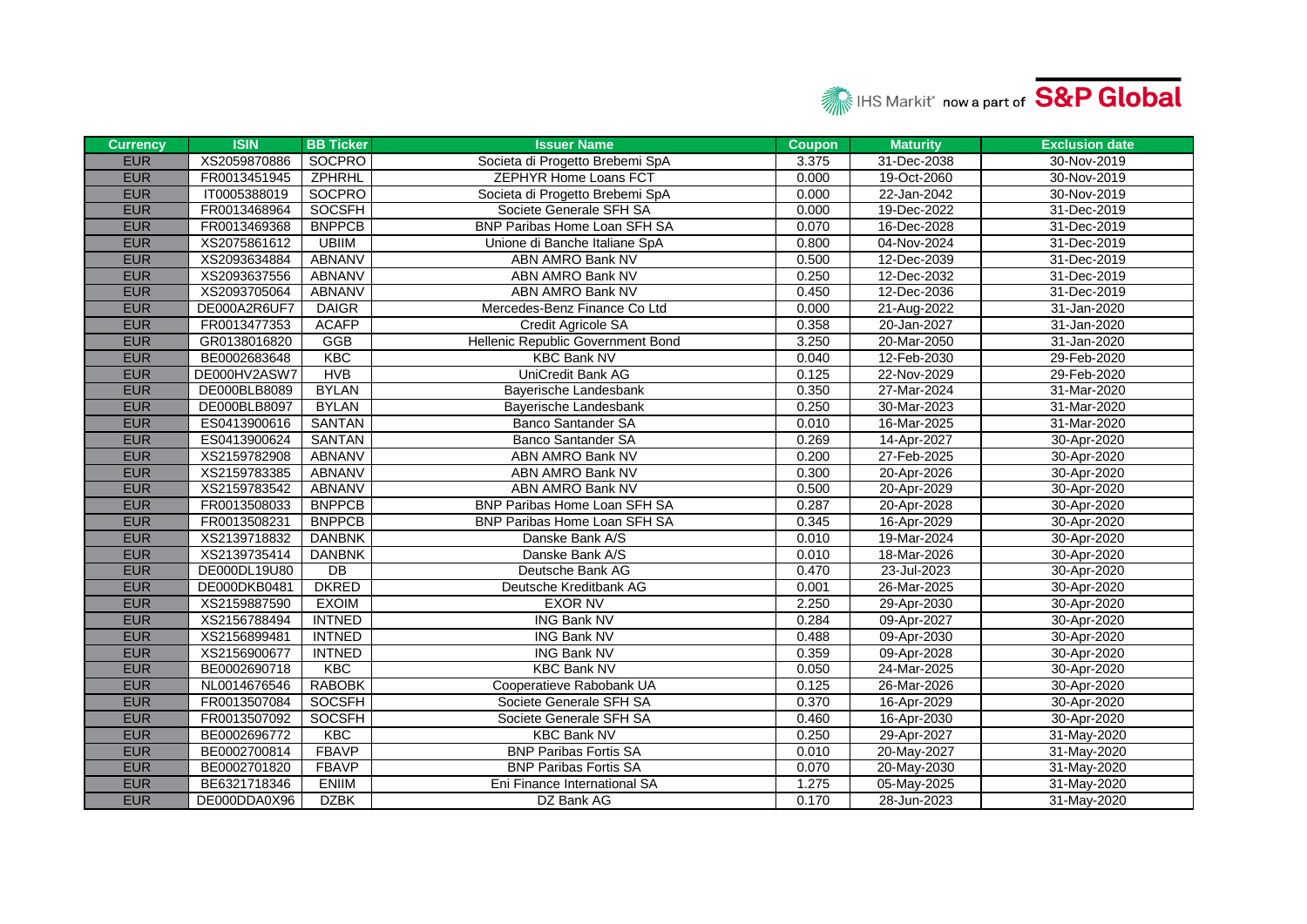

| <b>Currency</b> | <b>ISIN</b>  | <b>BB Ticker</b> | <b>Issuer Name</b>                                             | <b>Coupon</b> | <b>Maturity</b> | <b>Exclusion date</b> |
|-----------------|--------------|------------------|----------------------------------------------------------------|---------------|-----------------|-----------------------|
| <b>EUR</b>      | DE000DFK0AN9 | <b>DZBK</b>      | DZ Bank AG                                                     | 0.220         | 27-Sep-2023     | 31-May-2020           |
| <b>EUR</b>      | BE0002719004 | KBC              | <b>KBC Bank NV</b>                                             | 0.000         | 25-Jun-2024     | 30-Jun-2020           |
| <b>EUR</b>      | DE000DFK0BN7 | <b>DZBK</b>      | Z Bank AG Deutsche Zentral-Genossenschaftsbank Frankfurt Am Ma | 0.010         | 28-Jun-2023     | 30-Jun-2020           |
| <b>EUR</b>      | ES0405489008 | <b>CCRABC</b>    | Caja Rural de Albacete Ciudad Real y Cuenca SCC                | 0.500         | 19-Jun-2030     | 30-Jun-2020           |
| <b>EUR</b>      | ES0422714131 | <b>CAJAMA</b>    | Cajamar Caja Rural SCC                                         | 0.150         | 07-May-2025     | 30-Jun-2020           |
| <b>EUR</b>      | FR0013518644 | <b>BNPPCB</b>    | BNP Paribas Home Loan SFH SA                                   | 0.000         | 17-Mar-2030     | 30-Jun-2020           |
| <b>EUR</b>      | ES0413900673 | <b>SANTAN</b>    | <b>Banco Santander SA</b>                                      | 0.070         | 08-Jun-2027     | 30-Jun-2020           |
| <b>EUR</b>      | XS2089312453 | <b>SANSCF</b>    | Santander Consumer Finance SA                                  | 0.675         | 05-Dec-2024     | 30-Jun-2020           |
| <b>EUR</b>      | ES0413900681 | SANTAN           | <b>Banco Santander SA</b>                                      | 0.010         | 13-Jul-2027     | 31-Jul-2020           |
| <b>EUR</b>      | ES0413900665 | SANTAN           | Banco Santander SA                                             | 0.060         | 01-Jun-2027     | 31-Jul-2020           |
| <b>EUR</b>      | BE0002722032 | <b>INGB</b>      | <b>ING Belgium SA</b>                                          | 0.000         | 09-Jul-2025     | 31-Aug-2020           |
| <b>EUR</b>      | FR0013522711 | <b>ACAFP</b>     | Credit Agricole SA                                             | 0.173         | 06-Jul-2027     | 31-Aug-2020           |
| <b>EUR</b>      | FR0013525722 | <b>ACAFP</b>     | Credit Agricole SA                                             | 0.131         | 22-Jul-2026     | 31-Aug-2020           |
| <b>EUR</b>      | FR0013525730 | <b>ACAFP</b>     | Credit Agricole SA                                             | 0.186         | 22-Jul-2027     | 31-Aug-2020           |
| <b>EUR</b>      | DE000HV2ATH6 | <b>HVB</b>       | UniCredit Bank AG                                              | 3.469         | 30-Jun-2030     | 31-Aug-2020           |
| <b>EUR</b>      | DE000DL8YQ26 | DB               | Deutsche Bank AG                                               | 0.250         | 19-Aug-2023     | 31-Aug-2020           |
| <b>EUR</b>      | DE000HCB0AW0 | <b>HCOB</b>      | Hamburg Commercial Bank AG                                     | 0.200         | 15-Nov-2021     | 30-Sep-2020           |
| <b>EUR</b>      | FR0013532967 | <b>ACAFP</b>     | Credit Agricole SA                                             | 0.121         | 04-Sep-2027     | 30-Sep-2020           |
| <b>EUR</b>      | FR0013532975 | <b>ACAFP</b>     | Credit Agricole SA                                             | 0.066         | 04-Sep-2026     | 30-Sep-2020           |
| <b>EUR</b>      | FR0013519899 | <b>SOCGEN</b>    | <b>SG Issuer SA</b>                                            | 0.000         | 30-Mar-2039     | 30-Sep-2020           |
| <b>EUR</b>      | ES0413900699 | <b>SANTAN</b>    | Banco Santander SA                                             | 0.010         | 01-Oct-2032     | 31-Oct-2020           |
| <b>EUR</b>      | FR0014000A59 | SOCSFH           | Societe Generale SFH SA                                        | 0.000         | 24-Jun-2031     | 31-Oct-2020           |
| <b>EUR</b>      | FR0014000A67 | SOCSFH           | Societe Generale SFH SA                                        | 0.000         | 27-Oct-2026     | 31-Oct-2020           |
| <b>EUR</b>      | XS2243045288 | <b>DANBNK</b>    | Danske Bank A/S                                                | 0.010         | 09-Oct-2025     | 31-Oct-2020           |
| <b>EUR</b>      | FR0014000A59 | SOCSFH           | Societe Generale SFH SA                                        | 0.000         | 24-Jun-2031     | 30-Nov-2020           |
| <b>EUR</b>      | FR0014000A67 | <b>SOCSFH</b>    | Societe Generale SFH SA                                        | 0.000         | 27-Oct-2026     | 30-Nov-2020           |
| <b>EUR</b>      | PTBSRNOM0019 | <b>SANTAN</b>    | Banco Santander Totta SA                                       | 0.000         | 28-Oct-2030     | 30-Nov-2020           |
| <b>EUR</b>      | XS2243045288 | <b>DANBNK</b>    | Danske Bank A/S                                                | 0.010         | 09-Oct-2025     | 30-Nov-2020           |
| <b>EUR</b>      | XS2248451200 | <b>THAMES</b>    | Thames Water Utilities Finance PLC                             | 0.190         | 23-Oct-2023     | 30-Nov-2020           |
| <b>EUR</b>      | BE0002762434 | <b>FBAVP</b>     | <b>BNP Paribas Fortis SA</b>                                   | 0.010         | 10-Dec-2027     | 31-Dec-2020           |
| <b>EUR</b>      | FR0014001368 | <b>BNPPCB</b>    | BNP Paribas Home Loan SFH SA                                   | 0.000         | 14-Dec-2027     | 31-Dec-2020           |
| <b>EUR</b>      | DE000DL8Y352 | DB               | Deutsche Bank AG                                               | 0.050         | 18-Dec-2023     | 31-Dec-2020           |
| <b>EUR</b>      | XS2279763655 | <b>BACR</b>      | Barclays Bank PLC                                              | 0.000         | 23-Dec-2025     | 31-Jan-2021           |
| <b>EUR</b>      | FR0014001KY1 | <b>ACAFP</b>     | Credit Agricole SA                                             | 0.036         | 20-Jan-2028     | 31-Jan-2021           |
| <b>EUR</b>      | FR0014000SK5 | <b>ACAFP</b>     | Credit Agricole CIB Finance Luxembourg SA                      | 0.000         | 01-Dec-2025     | 31-Jan-2021           |
| <b>EUR</b>      | XS2264568481 | <b>ACAFP</b>     | Credit Agricole CIB Finance Luxembourg SA                      | 0.000         | 01-Dec-2025     | 31-Jan-2021           |
| <b>EUR</b>      | DE000DL8Y329 | DB               | Deutsche Bank AG/London                                        | 0.200         | 15-Jan-2026     | 31-Jan-2021           |
| <b>EUR</b>      | FR0014001MK6 | CADES            | Caisse d'Amortissement de la Dette Sociale                     | 0.500         | 25-May-2023     | 31-Jan-2021           |
| <b>EUR</b>      | FR0014001LW3 | <b>BNPPCB</b>    | BNP Paribas Home Loan SFH SA                                   | 0.000         | 20-Sep-2028     | 31-Jan-2021           |
| <b>EUR</b>      | DE000DL8Y3G0 | DB               | Deutsche Bank AG/London                                        | 0.200         | 15-Jan-2026     | 31-Jan-2021           |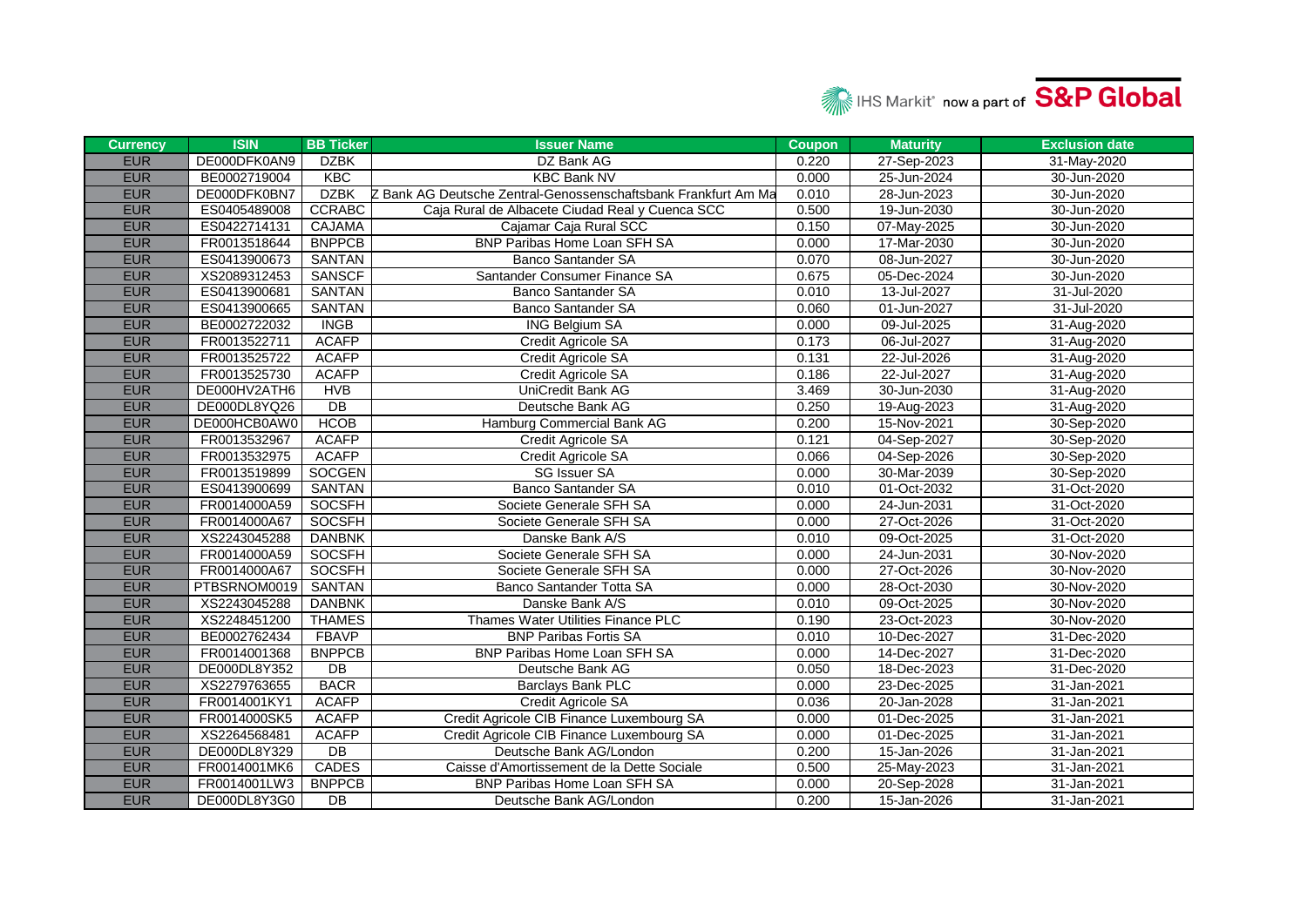

| <b>Currency</b> | <b>ISIN</b>  | <b>BB Ticker</b> | <b>Issuer Name</b>                   | <b>Coupon</b> | <b>Maturity</b> | <b>Exclusion date</b> |
|-----------------|--------------|------------------|--------------------------------------|---------------|-----------------|-----------------------|
| <b>EUR</b>      | DE000DL8Y3H8 | $\overline{DB}$  | Deutsche Bank AG/London              | 0.200         | 15-Jan-2026     | 31-Jan-2021           |
| <b>EUR</b>      | FR0013195641 | <b>ATROTE</b>    | Autoroute de Liaison Seine-Sarthe SA | 2.485         | 31-Jul-2032     | 28-Feb-2021           |
| <b>EUR</b>      | XS2263655081 | <b>SANSCF</b>    | Santander Consumer Finance SA        | 0.380         | 03-Dec-2025     | 28-Feb-2021           |
| <b>EUR</b>      | XS2123764420 | <b>BNP</b>       | <b>BNP Paribas Issuance BV</b>       | 0.000         | 18-Dec-2025     | 28-Feb-2021           |
| <b>EUR</b>      | BE0002785666 | <b>INGB</b>      | <b>ING Belgium SA</b>                | 0.000         | 25-Mar-2028     | 31-Mar-2021           |
| <b>EUR</b>      | DE000DKB0499 | <b>DKRED</b>     | Deutsche Kreditbank AG               | 0.001         | 15-Sep-2022     | 31-Mar-2021           |
| <b>EUR</b>      | DE000DKB0507 | <b>DKRED</b>     | Deutsche Kreditbank AG               | 0.001         | 15-Mar-2023     | 31-Mar-2021           |
| <b>EUR</b>      | DE000DKB0515 | <b>DKRED</b>     | Deutsche Kreditbank AG               | 0.001         | 15-Sep-2022     | 31-Mar-2021           |
| <b>EUR</b>      | DE000DKB0523 | <b>DKRED</b>     | Deutsche Kreditbank AG               | 0.001         | 15-Mar-2023     | 31-Mar-2021           |
| <b>EUR</b>      | FR0014002EF1 | <b>SOCSFH</b>    | Societe Generale SFH SA              | 0.570         | 15-Mar-2036     | 31-Mar-2021           |
| <b>EUR</b>      | FR0014002LG4 | <b>CMARK</b>     | Arkea Home Loans SFH SA              | 0.100         | 22-Mar-2025     | 31-Mar-2021           |
| <b>EUR</b>      | NL00150009Z3 | <b>RABOBK</b>    | Cooperatieve Rabobank UA             | 0.125         | 24-Mar-2029     | 31-Mar-2021           |
| <b>EUR</b>      | XS2325331960 | <b>INTNED</b>    | <b>ING Bank NV</b>                   | 0.000         | 25-Mar-2028     | 31-Mar-2021           |
| <b>EUR</b>      | XS2325334550 | <b>INTNED</b>    | <b>ING Bank NV</b>                   | 0.040         | 25-Mar-2031     | 31-Mar-2021           |
| <b>EUR</b>      | FR00140032l7 | <b>BNPPCB</b>    | BNP Paribas Home Loan SFH SA         | 0.000         | 22-Oct-2030     | 30-Apr-2021           |
| <b>EUR</b>      | XS2334578411 | <b>INTNED</b>    | <b>ING Bank NV</b>                   | 0.000         | 21-Apr-2029     | 30-Apr-2021           |
| <b>EUR</b>      | XS2334578684 | <b>INTNED</b>    | <b>ING Bank NV</b>                   | 0.182         | 21-Apr-2033     | 30-Apr-2021           |
| <b>EUR</b>      | XS2334578841 | <b>INTNED</b>    | <b>ING Bank NV</b>                   | 0.335         | 21-Apr-2036     | 30-Apr-2021           |
| <b>EUR</b>      | XS2334578924 | <b>INTNED</b>    | <b>ING Bank NV</b>                   | 0.465         | 21-Apr-2041     | 30-Apr-2021           |
| <b>EUR</b>      | XS2334579062 | <b>INTNED</b>    | <b>ING Bank NV</b>                   | 0.000         | 21-Apr-2026     | 30-Apr-2021           |
| <b>EUR</b>      | ES0413900715 | SANTAN           | <b>Banco Santander SA</b>            | 0.200         | 13-May-2031     | 31-May-2021           |
| <b>EUR</b>      | ES0413900723 | SANTAN           | <b>Banco Santander SA</b>            | 0.180         | 22-Jun-2031     | 30-Jun-2021           |
| <b>EUR</b>      | ES0413900731 | SANTAN           | <b>Banco Santander SA</b>            | 0.190         | 29-Jun-2031     | 30-Jun-2021           |
| <b>EUR</b>      | XS2358708357 | <b>SANSCF</b>    | Santander Consumer Finance SA        | 0.360         | 29-Jun-2026     | 30-Jun-2021           |
| <b>EUR</b>      | FR0014004OP5 | <b>BNPPCB</b>    | <b>BNP Paribas Home Loan SFH SA</b>  | 0.000         | 21-Jul-2029     | 31-Jul-2021           |
| <b>EUR</b>      | ES0413900749 | SANTAN           | <b>Banco Santander SA</b>            | 0.180         | 06-Jul-2031     | 31-Jul-2021           |
| <b>EUR</b>      | ES0413900764 | SANTAN           | <b>Banco Santander SA</b>            | 0.020         | 23-Jul-2031     | 31-Jul-2021           |
| <b>EUR</b>      | FR0014005DT7 | SOCSFH           | Societe Generale SFH SA              | 0.280         | 14-Sep-2032     | 30-Sep-2021           |
| <b>EUR</b>      | FR0014005DU5 | SOCSFH           | Societe Generale SFH SA              | 0.360         | 14-Sep-2033     | 30-Sep-2021           |
| <b>EUR</b>      | ES0413900772 | SANTAN           | <b>Banco Santander SA</b>            | 0.110         | 29-Sep-2031     | 30-Sep-2021           |
| <b>EUR</b>      | XS2385141770 | <b>BACR</b>      | Barclays Bank Plc                    | 0.000         | 14-Sep-2023     | 30-Sep-2021           |
| <b>EUR</b>      | NL0015000MC0 | <b>RABOBK</b>    | Cooperatieve Rabobank UA             | 0.125         | 14-Oct-2025     | 31-Oct-2021           |
| <b>EUR</b>      | IT0005467185 | <b>BPEIM</b>     | <b>BPER Banca</b>                    | 0.500         | 28-Oct-2025     | 30-Nov-2021           |
| <b>EUR</b>      | XS2406886973 | <b>RABKAS</b>    | Raiffeisenbank AS                    | 0.700         | 15-Nov-2031     | 30-Nov-2021           |
| <b>EUR</b>      | FR00140070l7 | <b>ACAFP</b>     | Credit Agricole SA                   | 0.084         | 06-Dec-2025     | 31-Dec-2021           |
| <b>EUR</b>      | DE000DFK0L29 | <b>DZBK</b>      | DZ Bank AG                           | 0.875         | 15-Oct-2029     | 31-Dec-2021           |
| <b>EUR</b>      | DE000HV2AYP9 | <b>HVB</b>       | <b>UniCredit Bank AG</b>             | 0.010         | 10-Feb-2023     | 31-Jan-2022           |
| <b>EUR</b>      | DE000HV2AYQ7 | <b>HVB</b>       | UniCredit Bank AG                    | 0.010         | 10-May-2023     | 31-Jan-2022           |
| <b>EUR</b>      | FR0014007YI2 | <b>ACAFP</b>     | Credit Agricole SA                   | 0.553         | 27-Jul-2028     | 31-Jan-2022           |
| <b>EUR</b>      | XS2434506320 | RABOBK           | Cooperatieve Rabobank UA             | 1.000         | 19-Jan-2034     | 31-Jan-2022           |